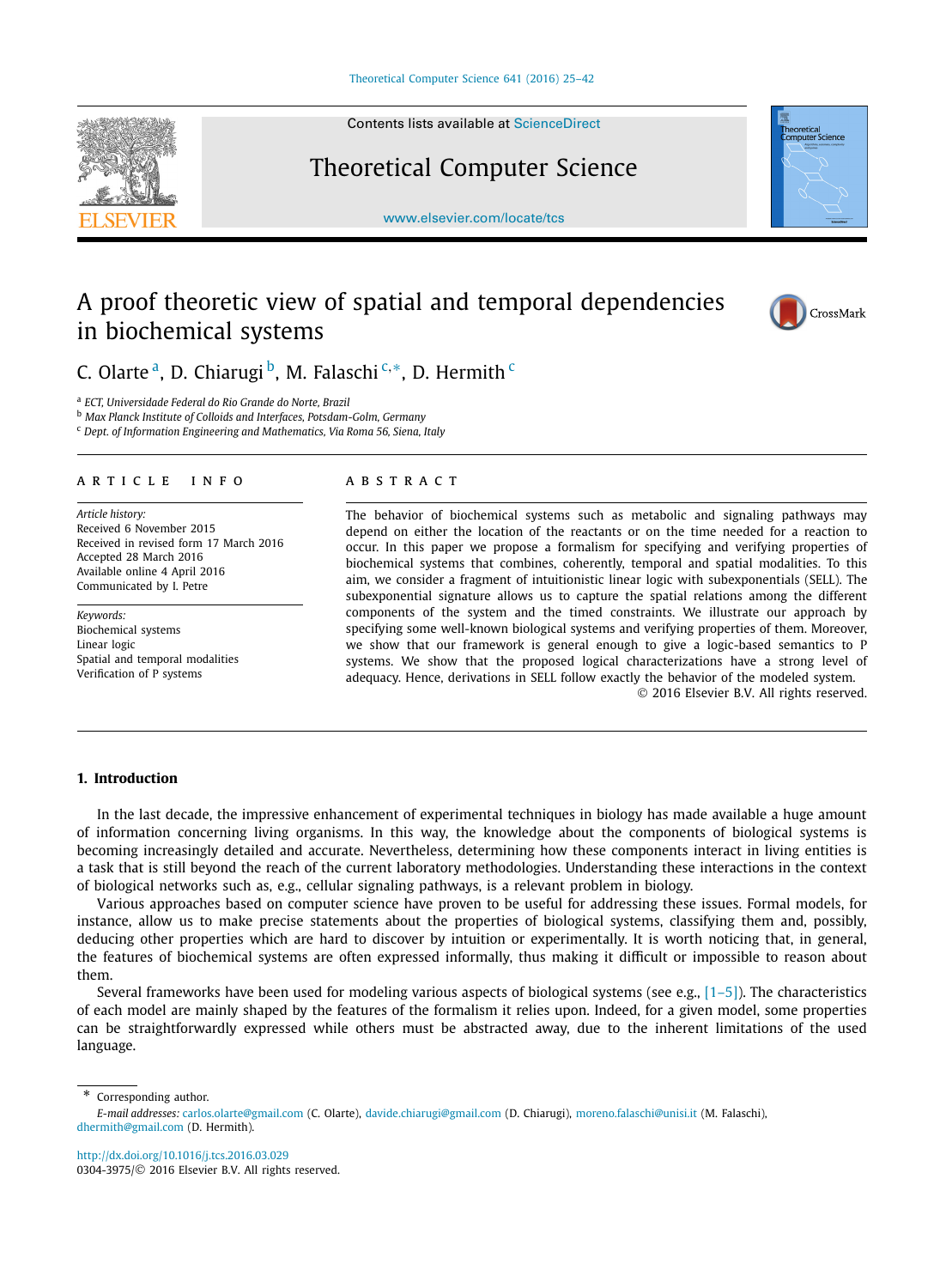In this paper we focus on biological networks whose interactions depend on both time and spatial locations. We study how to give a declarative meaning to those interactions by providing encodings of them into intuitionistic linear logic (ILL)  $[6]$  with subexponentials  $[7-9]$  (SELL). ILL is a substructural logic where formulas are seen as resources and then, its proof system(s) controls the number of times a formula can be used during a proof. In SELL, such control is much richer and it allows us to define different modalities (e.g., locations) where formulas can be stored. Hence, the role of the subexponentials, as clarified later, is to specify the two biologically relevant main dimensions in our study, namely time and space. We show that our method is general enough to encode P systems  $[10,11]$ , a general model of computation inspired by cells structures. We show that different semantics for P systems, such as minimal [\[12\]](#page-16-0) and maximal parallelism [\[10\]](#page-16-0) semantics, can be logically characterized in the same framework.

The encodings we propose are shown to have a strong level of adequacy. More precisely, biological steps correspond one-to-one to (focused [\[13\]\)](#page-16-0) derivations in the SELL system. Hence, a proof of a given property can be directly traced to steps in the biological system. Our proof-theoretic characterization of spatial and timed dependencies in biochemical systems thus has at least two main benefits:

- From the biological point of view, our encodings open the possibility to use all the meta theory and tools developed for linear logic to specify and verify biochemical systems featuring spatial and temporal modalities. One salient characteristic of our approach is that both, the system and its properties, are specified in the same logical framework. This is particularly relevant since in many works related to ours (see Sections  $5$  and  $6$  for details), usually one formalism is used for specifying the model while at least one different formalism is used for expressing the properties of interest (e.g., a temporal logic) and for proving them (e.g., by using a model checker).
- From the computational point of view, we give a further step in showing that linear logic (with subexponentials) is a general framework to specify and verify concurrent systems. Other studies relating concurrent formalisms and linear logic can be found, e.g., in  $[14-17,8]$ .

A preliminary short version of this paper appeared in [\[18\].](#page-17-0) Here, we significantly review, enhance and refine our previous work. In particular, we present the full set of proofs, we clarify crucial technical details and we introduce many more explanations and examples, including an application of our framework in the context of the TWEAK-Fn14 cell signaling pathway [\[19\].](#page-17-0)

The rest of the paper is structured as follows. In Section 2 we recall some concepts about subexponentials in linear logic. Section [3](#page-4-0) defines an encoding of biochemical reactions that considers spatial and temporal modalities. We also show how to exploit the underlying logic for expressing some properties of the system. Section [4](#page-10-0) provides a logical characterization of P systems as SELL formulas. Section [5](#page-13-0) highlights how the proof theory of SELL may be used to draw conclusions about the studied biochemical systems. Section  $6$  discusses related work and concludes the paper.

# **2. Linear logic with subexponentials**

In this section we recall the proof theory of intuitionistic linear logic (ILL) [\[6\]](#page-16-0) with subexponentials [\[7,8\].](#page-16-0) Although this review should suffice to understand the developments in the forthcoming sections, we assume that the reader is familiar with logic and proof theory (see e.g., [\[20\]\)](#page-17-0).

Linear logic  $[6]$  is a substructural logic where formulas can be seen as resources. Hence, there is an explicit control over the number of times a formula can be used in a proof. More precisely, formulas can be split into two sets: classical (those that can be used as many times as needed) or linear (those that are consumed after being used). Classical formulas are marked with the modal operators !, ?, called exponentials. For instance, the formula !*F* allows *F* to be used arbitrarily many times.

Intuitionistic linear logic with subexponentials [\[7\]](#page-16-0) (SELL) shares with linear logic all its connectives except the exponentials. The subexponentials (<sup>1*a*</sup>, ?<sup>*a*</sup>) add an index to the exponentials, thus allowing for splitting the formulas into many sets, each of which can then be specified to be classical (i.e., unbounded) or linear. In this case, the formula  $l^a F$  can be interpreted as *F* holding in a given modality *a*, e.g., in the space location *a*.

As we shall see, the subexponentials provide a finer control on proofs and they allow for the specification of different modalities such as time-units or spatial locations. In this paper we shall use the system SELL<sup>®</sup> proposed in [\[8,9\]](#page-16-0) that enjoys good proof theoretic properties: it admits cut-elimination and a sound and complete focused proof system [\[8,9\].](#page-16-0) Focusing [\[13\]](#page-16-0) is a discipline on proofs to reduce the non-determinism during proof search. Hence, focused proofs can be interpreted as the normal form proofs for proof search. Although the proof rules of the focused system may look more involved at first glance, we shall rely on them to prove the adequacy results in Section [3.](#page-4-0) We thus introduce here the focused system and, for the sake of readability, we simplify a bit the notation. We also confine ourselves to the proof rules needed in the forthcoming sections, for instance, we do not introduce the rules for ?*a*, a connective not used in our encodings. The reader may refer to [\[8,9\]](#page-16-0) for deeper technical details.

Connectives are separated into *negative* -*,*&*,,* ∀*,,* and *positive* ⊗*,* ⊕*,* ∃*,,*! *s* . The polarity of non-atomic formulas is inherited from its outermost connective (e.g.,  $F \sim G$  is a negative formula while  $F \otimes G$  is a positive one). Although the bias assigned to atoms does not interfere with provability  $[21]$ , it changes considerably the shape of proofs. Here we require atoms to have a positive behavior.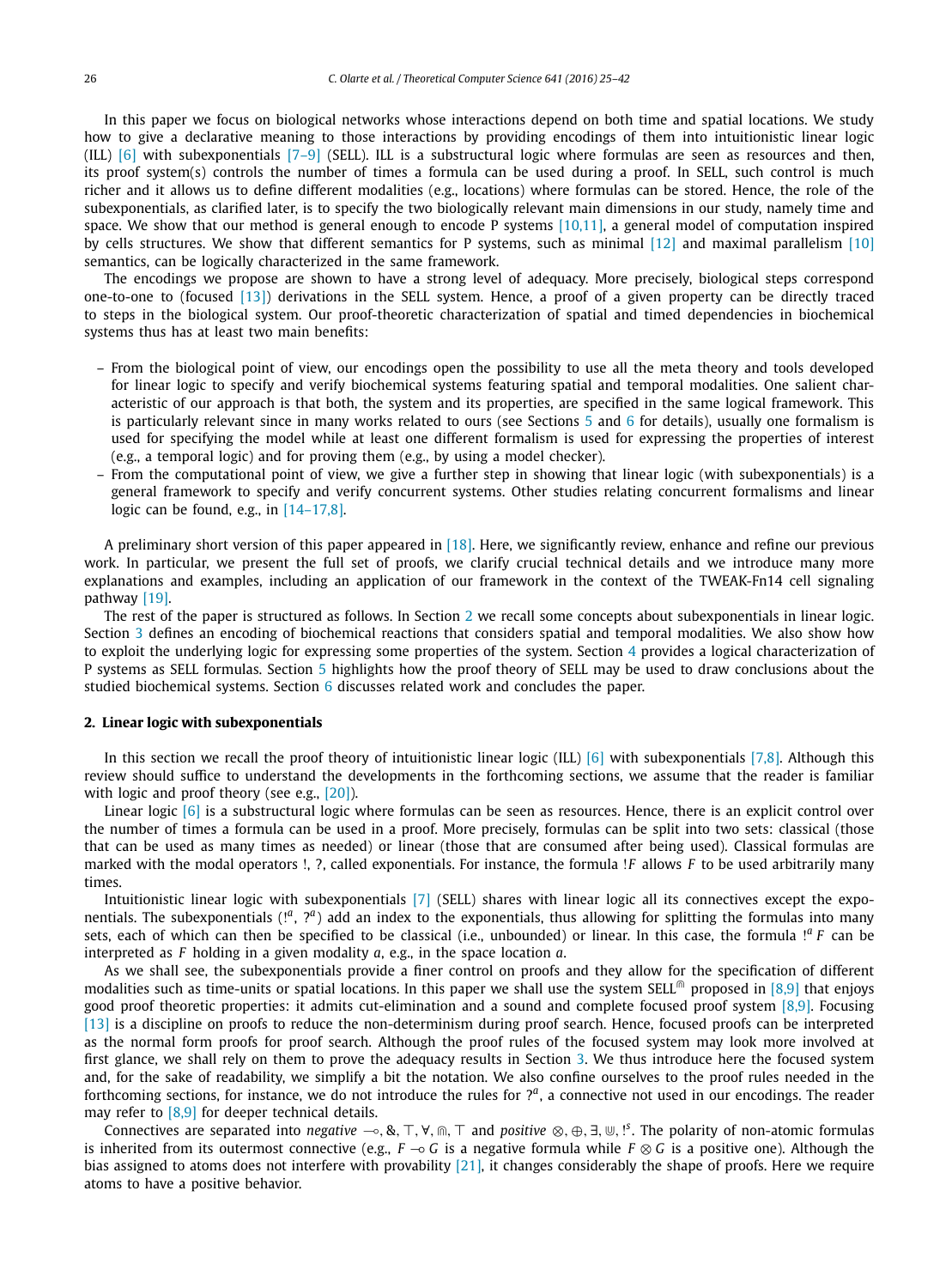The proof rules of SELL $^{\text{\textsf{m}}}$  introduced here consider three kind of sequents $^{\text{\textsf{1}}}$ :

- (i)  $[\mathscr{K}:\Gamma], \Delta \longrightarrow \mathscr{R}$  is an unfocused sequent.
- (ii)  $[\mathcal{K}:\Gamma]-_F\to$  is a sequent focused on the right.
- (iii)  $[\mathcal{K}:\Gamma] \stackrel{F}{\rightarrow} G$  is a sequent focused on the left.

The meaning of the context [ $\mathscr K:\Gamma]$  will be clear soon. We start with the proof rules for multiplicative (⊗) and additive (&) conjunction, linear implication (−◦), additive disjunction (⊕), the first-order quantifiers (∀*,* ∃) and the additive version of truth  $(\top)$ .

# **Negative Phase**

$$
\frac{[\mathcal{K}:\Gamma], \Delta, F, G \longrightarrow \mathcal{R}}{[\mathcal{K}:\Gamma], \Delta, F \otimes G \longrightarrow \mathcal{R}} \otimes_L \qquad \frac{[\mathcal{K}:\Gamma], \Delta, F \longrightarrow G}{[\mathcal{K}:\Gamma], \Delta \longrightarrow F \neg G} \neg_R
$$
\n
$$
\frac{[\mathcal{K}:\Gamma], \Delta \longrightarrow G[x_e/x]}{[\mathcal{K}:\Gamma], \Delta \longrightarrow \forall x. G} \forall_R \qquad \frac{[\mathcal{K}:\Gamma], \Delta \longrightarrow F \quad [\mathcal{K}:\Gamma], \Delta \longrightarrow G}{[\mathcal{K}:\Gamma], \Delta \longrightarrow F \& G} \&_R
$$
\n
$$
\frac{[\mathcal{K}:\Gamma], \Delta \longrightarrow T}{[\mathcal{K}:\Gamma], \Delta \longrightarrow T} \top_R \qquad \frac{[\mathcal{K}:\Gamma], \Delta, F \longrightarrow \mathcal{R} \quad [\mathcal{K}:\Gamma], \Delta, H \longrightarrow \mathcal{R}}{[\mathcal{K}:\Gamma], \Delta, F \oplus H \longrightarrow \mathcal{R}} \oplus_L
$$

The proof rule  $\exists_R$  is similar to  $\forall_L$  and  $x_e$  is assumed to be fresh.

First notice that the negative connectives have invertible *right* rules, while the positive connectives have invertible *left* rules. As an example, consider the rule ∀*<sup>R</sup>* : the choice of the name used for the eigenvariable *xe* is not important for provability, as long as it is fresh. Hence, in a negative phase of the proof, no *backtracking* on the selection of inference rules is necessary. Moreover, without loosing provability, we can eagerly introduce all the negative non-atomic formulas on the right and all the positive non-atomic formulas on the left. Such part of the proof is represented by sequents of the shape *(i)* above.

The change of phase's polarity and the manipulation of the context  $[{\mathscr K}:\Gamma]$  are governed by the following structural rules:

# **Structural Rules**

$$
\frac{[\mathcal{K}:\Gamma], F \longrightarrow G}{[\mathcal{K}:\Gamma] \longrightarrow G} R_L \xrightarrow{[\mathcal{K}:\Gamma] \longrightarrow F} R_R \xrightarrow{[\mathcal{K}:\Gamma] - G \longrightarrow G} D_R
$$

$$
\frac{[\mathcal{K}, F : \Gamma] \xrightarrow{F} G}{[\mathcal{K}, F : \Gamma] \longrightarrow G} D_{L1} \frac{[\mathcal{K} : \Gamma] \xrightarrow{F} G}{[\mathcal{K} : \Gamma, F] \longrightarrow G} D_{L2} \frac{[\mathcal{K} : \Gamma, N_a], \Delta \longrightarrow G}{[\mathcal{K} : \Gamma], \Delta, N_a \longrightarrow G} St_L
$$

Rules  $R_L$  and  $R_R$  mark the end of the positive phase. In  $R_L$  (resp.  $R_R$ ), F is a positive (resp. negative) formula and then, the positive phase must finish. A positive phase begins by choosing a formula on which to focus enabling sequents of the forms *(ii)* or *(iii)*. Note that in such sequents, the multiset of formulas  $\triangle$  must be empty. Rule  $D_R$  is used to *decide* to focus on the formula *G* (on the right). Rule  $D_{L1}$  (resp.  $D_{L2}$ ) focuses on the formula *F* in the unbounded  $\mathscr K$  (resp. linear  $\Gamma$ ) context explained below. Finally, in rule  $St_L$ ,  $N_a$  is a negative or atomic formula. Then, during the negative phase, this rule stores in the context  $\Gamma$  the formulas that cannot be introduced (on the left) during the negative phase (e.g., *F* −◦ *G*).

Now we introduce some of the proof rules that belong to the positive phase:

# **Positive Phase**

$$
\frac{[\mathcal{K}:\Gamma]-_{G_i}\to}{[\mathcal{K}:\Gamma]-_{G_1\oplus G_2}\to} \oplus_{R_i} \frac{[\mathcal{K}:\Gamma] \xrightarrow{F_i} G}{[\mathcal{K}:\Gamma] \xrightarrow{F_1 \& F_2} G} \&_{L_i} \frac{[\mathcal{K}:\Gamma] \xrightarrow{\text{F}[t/x]} G}{[\mathcal{K}:\Gamma] \xrightarrow{\text{Yx}.\mathcal{F}} G} \forall_{L}
$$

The above rules are introduced in the positive phase since they require a *decision* to continue the proof and then, backtracking may be needed. Rule ⊕<sub>*R*</sub>, for instance, needs to chose a formula  $G_i$  ( $i \in \{1, 2\}$ ) to continue the proof. Similarly, rule  $∀_L$ decides on the term *t*. Note also that in the above rules, the focusing is not lost and the proof must continue decomposing the selected formula (for instance, in ⊕*<sup>R</sup>* , the focusing persists on *Gi*). This procedure continues until one is focused either on a negative formula on the right or a positive formula on the left (see structural rules *RL* and *RR* ). This point marks the end of the positive phase.

<sup>&</sup>lt;sup>1</sup> The SELL<sup>®</sup> system in fact considers also a fourth kind of sequent of the shape  $[\mathcal{K}:\Gamma], \Delta \longrightarrow [F]$  to represent the end of the negative phase. In our presentation, we shall omit this kind of sequent and also the notation of bracket formulas [*F* ].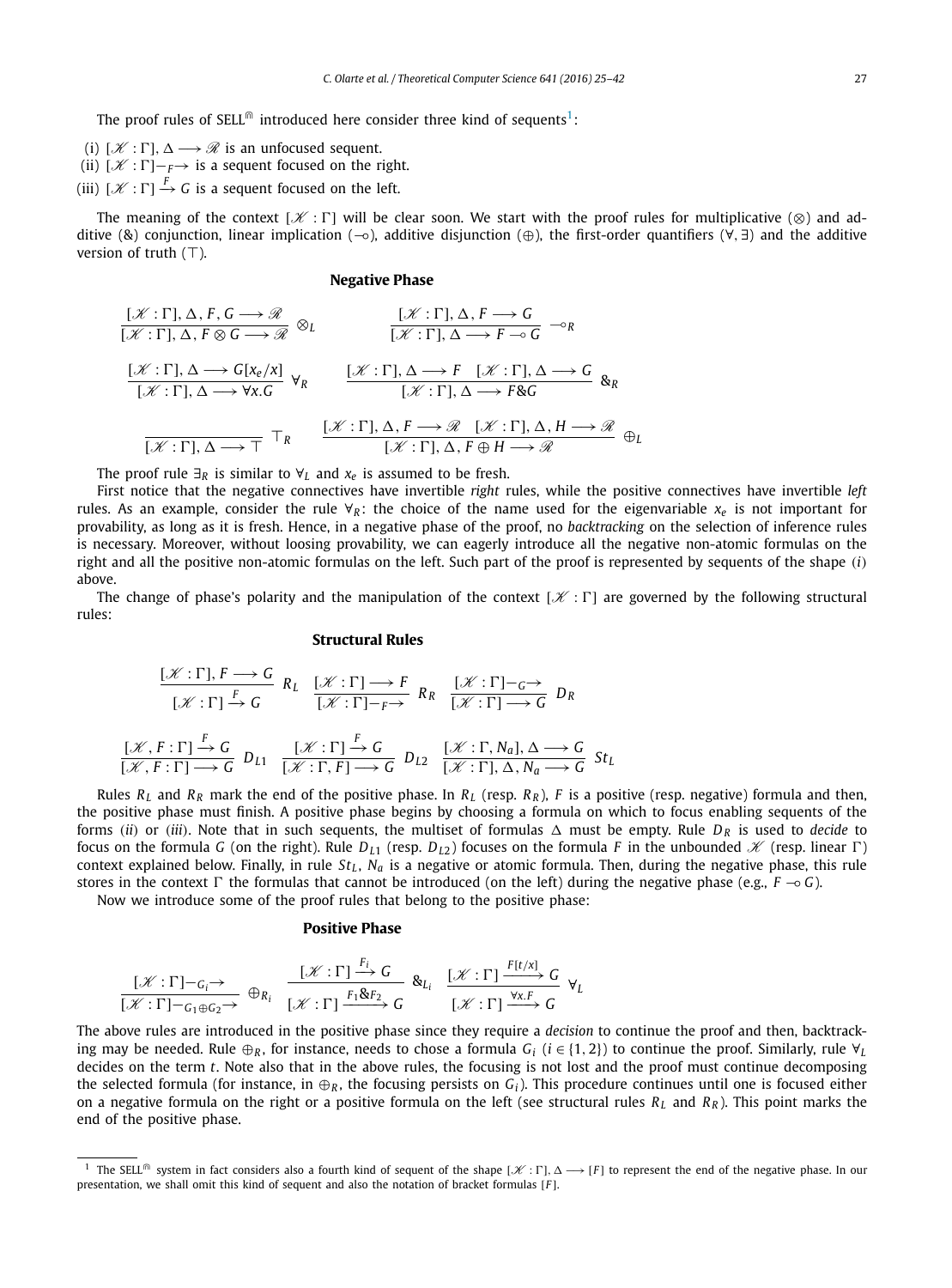<span id="page-3-0"></span>A SELL<sup>®</sup> system is specified by a *subexponential signature*  $\Sigma=(I,\preceq, U),$  where *I* is a set of labels,  $U\subseteq I$  specifies which subexponentials are unbounded and  $\leq$  is a pre-order among the elements of *I*. We shall use the letters  $a, b, l$  and  $s$  to denote elements in *I*. Intuitively,  $!^a F$  means that *F* is marked with a given modality *a*. As shown in [\[8\],](#page-16-0) the formula  $!^a F$ can be interpreted in several ways, for instance, it may represent the fact that *F* holds in the space location *a* or that *F* holds in the time-unit *a*. Moreover, if *a* is unbounded (or classical), then *F* can be used as many times as needed.

Let us now introduce some other proof rules and clarify the meaning of the context  $[\mathscr{K}:\Gamma]$  and the subexponential !<sup>a</sup>.

#### **Negative Phase**

$$
\frac{[\mathcal{K} +_{\mathsf{s}} F : \Gamma], \Delta \longrightarrow \mathcal{R}}{[\mathcal{K} : \Gamma], \Delta, !^{\mathsf{s}} F \longrightarrow \mathcal{R}} \cdot_{\mathsf{L}}^{\mathsf{s}} \frac{[\mathcal{K} : \Gamma], \Delta \longrightarrow \mathsf{G}[l_e/l_x]}{[\mathcal{K} : \Gamma], \Delta \longrightarrow \mathsf{m}l_x : a.G} \mathsf{m}_R
$$

# **Positive Phase**

$$
\frac{[\mathcal{K}_1:\Gamma_1]-_{F}\to [\mathcal{K}_2:\Gamma_2]-_{G}\to}{[\mathcal{K}_1\otimes \mathcal{K}_2:\Gamma_1,\Gamma_2]-_{F\otimes G}\to} \otimes_{R} \blacklozenge_1 \quad \frac{[\mathcal{K}_1:\Gamma_1]-_{F}\to [\mathcal{K}_2:\Gamma_2]\stackrel{H}{\longrightarrow} G}{[\mathcal{K}_1\otimes \mathcal{K}_2:\Gamma_1,\Gamma_2]\stackrel{F\to H}{\longrightarrow} G} \multimap_L \blacktriangleleft_1
$$
\n
$$
\frac{[\mathcal{K}:\Gamma]-_{A}\to}{[\mathcal{K}:\Gamma]-_{A}\to} I_R \blacklozenge_2 \quad \frac{[\mathcal{K}\leq_{S}:\cdot]\to F}{[\mathcal{K}:\cdot]-_{S}F\to} I_R^s \quad \frac{[\mathcal{K}:\Gamma]\stackrel{P[I]/_{X}]}{\longrightarrow} G}{[\mathcal{K}:\Gamma]\stackrel{f_1|_{X}d}{\longrightarrow} G} \text{ on } L
$$

In the context  $[\mathcal{K}: \Gamma]$ ,  $\Gamma$  contains only atomic or negative formulas that must be introduced in the positive phase of the proof (see Rule *St<sub>L</sub>*). *K* is used to map a subexponential index to a multiset of formulas, notation  $s \mapsto \{F_1, \ldots, F_n\}$ . The multiset  $\mathscr{K}[s] = \{F_1,\ldots,F_n\}$  (the image of  $\mathscr{K}$  in *s*) represents all the formulas marked with  $!^s$ . That is,  $\mathscr{K}[s]$  should be interpreted as the multiset of formulas  $!^sF_1,\ldots,!^sF_n$ . This explains the rule  $!^s_L$  which belongs to the negative phase and it simply stores *F* into the context  $\mathcal{K}[s]$  (notation,  $\mathcal{K} +_{s} F$ ).

Since formulas in linear logic are *resources*, rules ⊗<sub>*R*</sub> and  $\neg$ <sub>*C*</sub> split the context. For instance, in a proof of *F* ⊗ *G*, some resources must be used to prove *F* and the remaining ones must be used to prove *G*. However, the unbounded resources, i.e., those formulas of the shape !<sup>a</sup> F where  $a\in U$ , can be used as many times as needed. Hence, side condition  $\blacklozenge_1$  says that the contexts  $\mathcal{K}_1$  and  $\mathcal{K}_2$  must agree on those formulas, i.e.,  $\mathcal{K}_1[a] = \mathcal{K}_2[a]$  for any  $a \in U$ . Notation  $\mathcal{K}_1 \otimes \mathcal{K}_1$  represents the fact that the context on the conclusion of rules  $\otimes_R$  and  $\neg_L$  can be decomposed into  $\mathcal{K}_1$  and  $\mathcal{K}_2$ . More precisely, *K*<sub>1</sub> ⊗ *X*<sub>2</sub>[*s*] is the multiset union (resp. set union) of *X*<sub>1</sub>[*s*] and *X*<sub>2</sub>[*s*] if *s* ∉ *U* (resp. *s* ∈ *U*).

The implication *F* −◦ *H* can be read as "*consume F to produce H*". Then, rule −◦*<sup>L</sup>* consumes some resources to prove *F* and then, focusing persists on *H*.

The initial rule  $I_R$  says that a proof for an atom *A* (a positive formula) can finish if *A* is already in the context. Side condition  $\blacklozenge_2$  says that either 1) the linear context (formulas in  $\Gamma$  and those in  $\mathscr K$  marked with subexponentials not in U) is empty and *A* belongs to the unbounded context, i.e.,  $A \in \mathcal{K}[a]$  and  $a \in U$ ; or 2) the linear context is  $\{A\}$ . This guarantees that either *A* is an unbounded resource (and then, we can prove *A*) or the only linear formula in the context is *A* (i.e., there is only one copy of *A*).

Rule  $!_R^s$  says that, in order to introduce the formula  $!^sF$ , the linear context  $\Gamma$  must be empty (notation  $[\mathscr{K}:\cdot]$ ). Moreover, for all  $a \in I$ , if  $s \nleq a$  then  $\mathscr{K}'[a] = \emptyset$ , i.e., all the formulas marked with an unrelated or smaller subexponential a, must be weakened (notation  $[\mathcal{K} \leq_{s} : \cdot]$ ). This can be done, of course, if *a* is an unbounded subexponential. Roughly, if the formula <sup>15</sup> needs to be proved, one can only keep the resources (formulas) marked with a higher subexponential. The other resources must be dropped (weakened) from the context.

Two other observations on rule  $!_R^s$  are in order: (1) provability is preserved *downwards*, i.e., if  $[\mathcal{K} : \Gamma]$ ,  $\Delta \longrightarrow !^a F$  is provable then so is the sequent  $[\mathcal{K}:\Gamma], \Delta \longrightarrow I^b$  *F* for all  $b \preceq a$ ; and (2), the focusing does not persist on *F*.

In [\[8,9\],](#page-16-0) universal ( $\text{m}$ ) and existential ( $\text{w}$ ) quantification on subexponentials are introduced for the specification of modalities in distributed systems. Similar to the first-order quantifiers, the rule  $\mathbb{R}_R$  belongs to the negative phase and it simply introduces a fresh subexponential variable. The generic variable  $l_x : a$ , where  $a \in I$ , plays the role of the type of  $l_x$  representing *any* subexponential constant  $l_c$  in the ideal of *a*, i.e.,  $l_c \le a$ . Rule  $\mathbb{R}_L$  belongs to the positive phase since a subexponential  $l \le a$  must be chosen. Rules for the existential quantifier  $\mathbb U$  are similar.

Let us introduce two simple examples showing how focusing and the subexponentials allow us to control the proofs in SELL<sup> $\text{m}$ </sup>. This may help to understand the level of adequacy we achieve in Section [3.](#page-4-0)

**Example 1** *(Focusing).* Consider the derivations in [Fig. 1](#page-4-0) where *F , G, H* are atoms. The proof on the left corresponds to a focused proof. First, in the negative phase, we introduce all the  $\otimes$  on the left and we use the rule *St<sub>L</sub>* to store the atom *F* and the negative formulas ( $F \rightarrow G$  and  $G \rightarrow H$ ) into the context. Then we *decide* to focus on the formula  $F \rightarrow G$  (rule  $D_{L2}$ ). According to rule  $\neg$ <sub>*C*</sub>, the focusing persists on the atom *F* and then, the proof must finish with the initial rule *I<sub>R</sub>*. Since *G* is an atom, focusing is lost (rule  $R_L$ ) and such atom is added later into the context (rule  $St_L$ ). In a new positive phase, we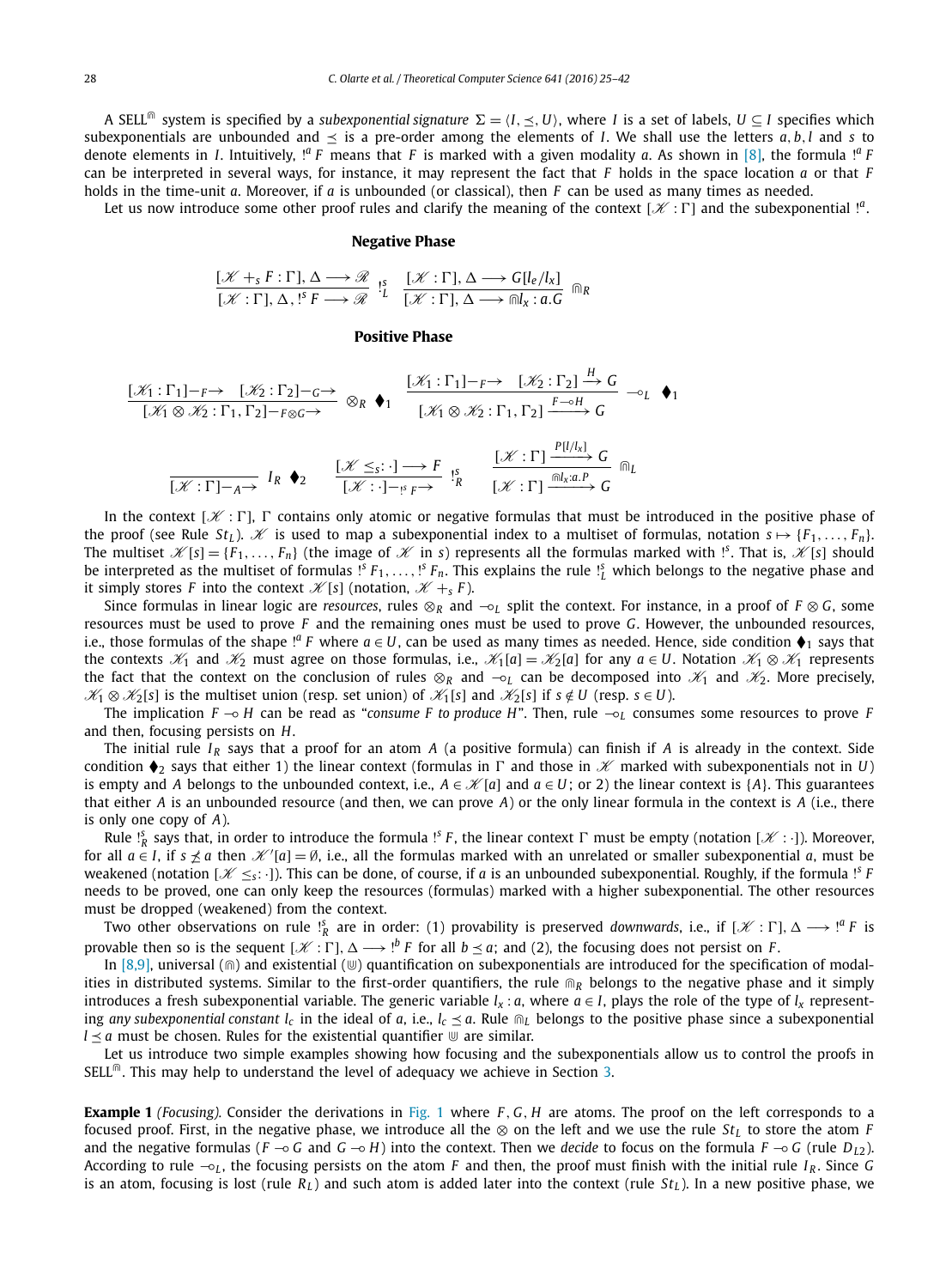#### **Focused derivation**

**Rules for the unfocused system**

<span id="page-4-0"></span>
$$
\frac{\frac{\overline{[f:H]\rightarrow\rightarrow\rightarrow} I_R}{[f:\cdot],H\rightarrow\rightarrow H} S_{t_L,D_R}}{\frac{\overline{[f:\cdot G]\rightarrow G\rightarrow} I_R}{[f:\cdot G]\rightarrow H} I_{t_L}}{R_L} \qquad \frac{\frac{\overline{[f:\cdot G]\rightarrow G\rightarrow} I_R}{[f:\cdot G]\rightarrow H} S_{t_L,D_R}}{\frac{\overline{[f:\cdot G\rightarrow H],G\rightarrow H}}{R_L} S_{t_L,D_L}} \qquad \frac{\Gamma_1\rightarrow F \quad \Gamma_2, G\rightarrow H}{\Gamma_1, \Gamma_2, F\rightarrow G\rightarrow H} \rightarrow_{U} \frac{\Gamma_1\rightarrow F \quad \Gamma_2, G\rightarrow H}{\Gamma_1, \Gamma_2, F\rightarrow G\rightarrow H} \rightarrow_{U} \frac{\Gamma_1\rightarrow F \quad \Gamma_2, G\rightarrow H}{\Gamma_1, \Gamma_2, F\rightarrow G\rightarrow H} S_{t_L,D_L} \qquad \frac{\Gamma_1\rightarrow F \quad \Gamma_2, G\rightarrow H}{\Gamma_1, \Gamma_2, F\rightarrow G\rightarrow H} \rightarrow_{U} \frac{\Gamma_2\rightarrow G \rightarrow H}{\Gamma_2, \Gamma_2, F\rightarrow G\rightarrow H} S_{t_L,D_R} \rightarrow_{U} \frac{\Gamma_2\rightarrow G \quad \Gamma_2, G\rightarrow H}{\Gamma_2, \Gamma_2, F\rightarrow G\rightarrow H} S_{t_L,D_R} \qquad \frac{\Gamma_2\rightarrow G \quad \Gamma_2, G\rightarrow H}{\Gamma_2, \Gamma_2, F\rightarrow G\rightarrow H} S_{t_L,D_R} \rightarrow_{U} \frac{\Gamma_2\rightarrow G \quad \Gamma_2, G\rightarrow H}{\Gamma_2, \Gamma_2, F\rightarrow G\rightarrow H} S_{t_L,D_R} \qquad \frac{\Gamma_2, G\rightarrow H}{\Gamma_2, \Gamma_2, F\rightarrow G\rightarrow H} \rightarrow_{U} \frac{\Gamma_2, G\rightarrow H}{\Gamma_2, \Gamma_2, F\rightarrow G\rightarrow H} S_{t_L,D_R} \rightarrow_{U} \frac{\Gamma_2, G\rightarrow H}{\Gamma_2, \Gamma_2, F\rightarrow G\rightarrow H} S_{t_L,D_R} \rightarrow_{U} \frac{\Gamma_2, G\rightarrow H}{\Gamma_2, \Gamma_2, F\rightarrow G\rightarrow H} S_{t_L,D_R} \rightarrow_{U} \frac{\Gamma_2, G\rightarrow H}{\Gamma_2, \Gamma_2, F\rightarrow G\rightarrow H} S_{t_L,D_R} \rightarrow_{U} \frac{\Gamma_2, G\rightarrow H}{\Gamma_2, \Gamma_2, F\rightarrow G\rightarrow H} S
$$

Fig. 1. Examples of focused and unfocused derivations (see [Example 1\)](#page-3-0).

$$
\frac{[\sigma; a \mapsto G; b \mapsto \{G, H\} : \cdot] \rightarrow \delta}{[\sigma; a \mapsto F : \cdot] \rightarrow F} \xrightarrow{I_R} \frac{\frac{[\sigma; a \mapsto G; b \mapsto \{F, H\} : \cdot] \rightarrow \delta}{[\sigma; b \mapsto \{F, H\} : \cdot] \rightarrow \delta} *_{I_L^s} \frac{[\sigma; a \mapsto F : \cdot] \rightarrow F}{[\sigma; b \mapsto \{F, H\} : \cdot], \cdot]^a G \rightarrow \delta} \times \frac{[\sigma; b \mapsto \{F, H\} : \cdot] \xrightarrow{a G} \delta}{\sigma_L}
$$
\n
$$
[\sigma; a \mapsto F; b \mapsto \{F, H\} : \cdot] \xrightarrow{I^a F \rightarrow B^a G} \delta \rightarrow 0
$$
\n
$$
\frac{[\sigma; a \mapsto F; b \mapsto \{F, H\} : \cdot] \xrightarrow{I^a F \rightarrow B^a G}}{\frac{[\sigma; a \mapsto F; b \mapsto \{F, H\} : \cdot] \xrightarrow{A \mapsto B} \delta} D_{L1}
$$
\n
$$
\frac{[\sigma; a \mapsto F; b \mapsto \{F, H\} : \cdot] \xrightarrow{A} \delta}{[\cdot : \cdot], \text{system} \rightarrow \delta} D_{L1}
$$

**Fig. 2.** Derivation in Example 2.  $\sigma$  is the context  $\omega \mapsto \text{m}l:\omega$ .  $\left( \frac{l^l}{r} - \circ \frac{l^l}{r} \right)$  and  $\delta$  is the formula  $\frac{l^a}{r} G \otimes \frac{l^b}{r} G \otimes \frac{l^b}{r} H$ .

focus on *G* −◦ *H* (rule *D<sub>L2</sub>*) and rules − $o_L$ , *I<sub>R</sub>* and *R<sub>L</sub>* are applied as before until they produce the sequent [· : ·], *H* → *H*. At this point, we store *H* into the context and decide to focus on *H* (on the right,  $D_R$ ) and the derivation ends with  $I_R$ .

Derivation on the right corresponds to an unfocused proof using the standard rules of linear logic (*IU* and *LU* in the figure). Note that we "use" the implication *G* −◦ *H* but the proof of *G* was delayed until *G* was *later* "produced" by *F* −◦ *G*. The behavior of this proof, in the context of biochemical reactions, does not correspond to what we expect: we are allowed to use a reaction whose reactants are not *yet* available but they will be *later* produced. We observe that this cannot happen in the focused system: it is not possible to focus on *G* −◦ *H* in the beginning of the derivation because *G* is not in the context.

**Example 2** *(Subexponentials).* Consider an unbounded subexponential  $\omega$  (i.e.,  $\omega \in U$ ) and two linear subexponentials *a*, *b* s.t.  $a,b\preceq\omega$  and  $a\not\preceq b.$  Let F, G, H be atoms and system  $\stackrel{\text{def}}{=}$  ! $^\omega$  ml :  $\omega.\left( \!\! \begin{array}{l} !\!f\!\!-\!\!\varphi\! \end{array} \!\! \right|^{l}$   $\!F$   $\otimes$  ! $^b$   $\!F$   $\otimes$  ! $^b$   $\!F$   $\otimes$  ! $^b$  H. The subexponentials  $a$ and *b* can be interpreted as two different locations (or spatial domains) in a cell. Hence, !<sup>a</sup> *F* (resp. !<sup>b</sup> *F*, !<sup>b</sup> *H*) represents that in  $a$  (resp.  $b$ ) we can find a copy of some given reactant  $F$  (resp.  $F,H$ ). The formula  $\Cap{l}:\omega.\left({}^tF\multimap {l}^lG\right)$  represents a reaction that, in a given location *l ω*, consumes *F* to produce *G*. Note that this formula is marked with ! *<sup>ω</sup>*, thus allowing us to use the reaction as many times as needed in the space domains *a* and *b*. Hence, the system may evolve to a state where the location *a* contains one copy of *G* and the location *b* stores one copy of *G* and *H* as proved in Fig. 2.

The first step in the derivation corresponds to the negative phase introducing the connectives ! *<sup>s</sup>* and ⊗ on the left. Then we decide to focus on the formula representing the reaction  $(D_{L1})$ . Note that focusing persists and then, a subexponential *l* in  $\cap l$  :  $\omega$  must be chosen (in this case, [a/l]) to later decompose the formula !<sup>a</sup> *F*  $\sim$  !<sup>a</sup> G. It is also interesting to note that rule  $\frac{15}{R}$  forces the derivation to consider only the contexts  $\omega$  and  $a$  to prove  $F$  since  $a \nleq b$  (see rule  $\frac{15}{R}$ ). This intuitively means that information on the location *b* cannot be used to finish the proof of *F* in location *a*.

The steps in ∗ correspond to the proof of *G* in the context *b* by consuming *F* , similarly as we did in the context *a*. Derivation  $\Psi$  uses  $\otimes_R$ , <sup>1s</sup> <sub>R</sub> and  $I_R$  to prove *G* in the context *a* and *G* and *H* in the context *b*.

# **3. Spatial and temporal dependencies as SELL**- **formulas**

In this section we show how spatial and temporal dependencies in biochemical systems can be declaratively characterized as formulas in SELL<sup>®</sup>. We prove that the proposed encoding exhibits the highest level of adequacy: each step in the evolution of the system corresponds, one-to-one, to a change of polarity in a focused derivation. We shall exemplify our framework by verifying some basic properties of the TWEAK-Fn14 cell signaling pathway [\[19\].](#page-17-0)

We start by describing the kind of reactions we shall consider. We assume a set of reactions of the shape: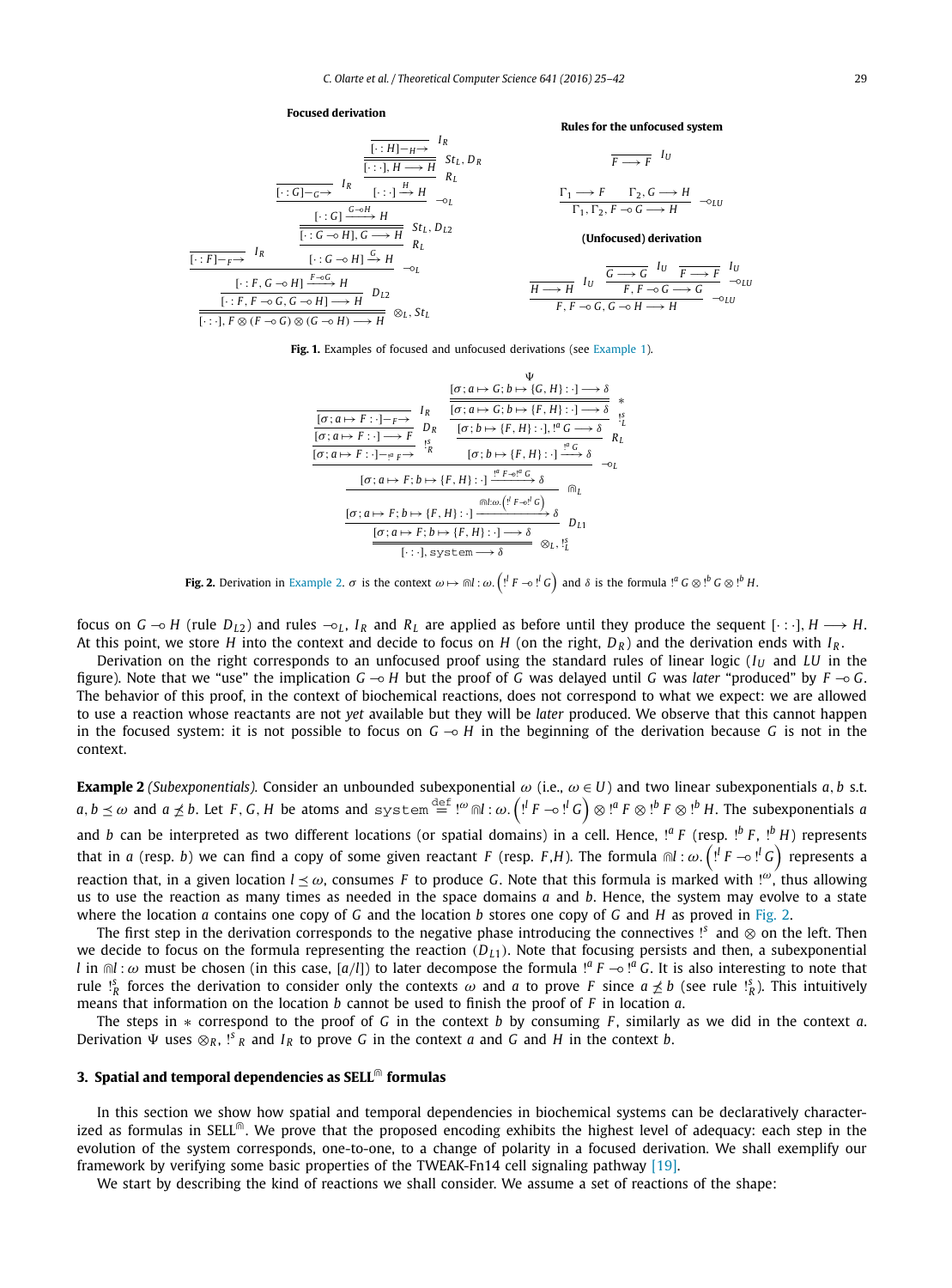$$
r_j: [c_1.A_1]_{a_1} + \cdots + [c_n.A_n]_{a_n} \longrightarrow^k [d_1.B_1]_{b_1} + \cdots + [d_m.B_n]_{b_m}
$$
\n(1)

meaning that  $c_i$  units of  $A_i$  *located* in the *space domain*  $a_i$  are consumed in *k* time-units to produce  $d_j$  units of  $B_j$  in the space domain *b <sup>j</sup>* .

In order to combine spatial and temporal modalities in SELL<sup>@</sup>, we need first to define a subexponential signature as the one depicted in [Fig. 3.](#page-6-0) The only unbounded subexponentials are *tω* and *i* <sup>+</sup>. The former is used to mark the set of reactions that can be used as many times as needed. The subexponential *i* <sup>+</sup> represents the time-units starting from *i* and it will be used to specify system's properties as we explain later. For instance, a subexponential variable  $l_x:4^+$  can be instantiated with any time-unit (in the future) starting from 4. The linear subexponentials  $0, 1, 2, \cdots$  (resp.  $s_a$ *.i*,  $s_b$ *.i*,  $\cdots$ ) represent time-units (resp. the *space* domain  $s_x$  in the time-unit *i*). An alternative way of defining the spatial locations is to consider the use of *families* [\[8\],](#page-16-0) roughly, functions from elements in the subexponential signature to subexponential indexes. Hence, given a family of the shape  $s_x$ ,  $s_x(t)$  would be the subexponential representing the space *x* in time-unit *t*.

For each reactant *A* in the system, we assume to have a constant symbol *A* in the logic. We also assume to have an uninterpreted binary predicate  $ct(\cdot, \cdot)$ . Intuitively, the formula  $!^{5b,2}ct(A, c)$  means that the concentration of *A* in the space domain *sb* is *c* during the second time-unit. As usual, *c* is defined as the *n*-th application of the successor function suc to the constant **0**. We shall use  $\text{succ}^n(x)$  to denote the *n*-th application of suc to *x*.

We model the state of the system at time-unit *t* as the formula

state(t) 
$$
\stackrel{\text{def}}{=} \bigotimes_{s \in \mathscr{S}} \bigotimes_{A_i \in \mathscr{A}} I^{s.t} [\text{ct}(A_i, c_i)]
$$

where  $\mathscr A$  denotes the set of reactants and  $\mathscr A$  the set of domain spaces. If there are no species of kind  $A_i$  in the space  $s_k$ , then  $c_i = 0$ .

We model the set of reactions of the system as

$$
egs \stackrel{\text{def}}{=} \, !^{t_{\omega}} \left[ \text{m} l_x : 0^+ \ldotp [eq_1(l_x) \& \cdots \& eq_k(l_x)] \right]
$$

The unbounded subexponential ! *<sup>t</sup><sup>ω</sup>* allows us to use the set of reactions as many times as needed. The universal quantification  $\frac{m}{x}$ :  $0^+$  says that, at any time-unit, the reactions are available (see [Example 2\)](#page-4-0). The connective & allows us to *choose* (non-deterministically) one of the reactions and discard the others.

The model of a reaction (see Equation  $(1)$  above) is a formula that first checks if the needed reactants are available in the specific space domains. Then, the reactants are consumed and the products are added *k* time-units later:

eq(t) 
$$
\stackrel{\text{def}}{=} \forall \vec{x} \text{ (consumet)} - \text{produce}(t+k))
$$
  
consumet(t)  $\stackrel{\text{def}}{=} \bigotimes_{s \in \mathcal{S}} \bigotimes_{A_i \in \mathcal{A}} s^{\text{f.f}} (\text{ct}(A_i, N_i))$ 

where  $\vec{x} = x_1, \ldots, x_n$  and

 $N_i = \begin{cases} x_i, & \text{if } [c_i, A_i]_s \text{ does not occur in the left-hand side of the reaction } \\ \cos^{-1}(x_i) & \text{if } [c_i, A_i]_s \text{ occurs in the left, and side of the reaction } \end{cases}$  $\text{succ}^{c_i}(x_i)$ , if  $[c_i.A_i]_s$  occurs in the left-hand side of the reaction

The formula  $\text{produce}(t)$  is the same as  $\text{conc}(t)$  but, in this case,

 $N_i = \begin{cases} x_i, & \text{if } [d_i, A_i]_s \text{ does not occur in the right-hand side of the reaction } \\ \cos \theta_i(x_i) & \text{if } [d_i, A_i]_s \text{ occurs in the right, and side of the reaction } \end{cases}$ suc*di(xi),* if [*di.Ai*]*<sup>s</sup>* occurs in the right-hand side of the reaction

The quantifier ∀*x* allows us to bind the current number of reactants in the system. The formula consume consumes the needed reactants and produce adds such reactants *k* time-units later. We note that, due to the first cases of *Ni* above, the concentrations of the reactants that do not occur in the reaction are simply copied (without changes) to the time-unit  $t + k$ . Finally, the model of the system at a given time-unit *t* is:

 $system(t) \stackrel{\text{def}}{=} eqs \otimes state(t)$ 

#### *3.1. Behavior and correspondence*

In this section we show that our model enjoys interesting properties. In particular, we shall show that one step in a focused derivation corresponds exactly to one step in the evolution of the system. Hence, proofs in SELL<sup>®</sup> can be directly mapped to traces of the system. Before stating the result, we introduce some needed notation.

**Notation 1** (States). We use  $s_1$  : [ $A_1$  :  $c_1^1$ , ...,  $A_n$  :  $c_n^1$ ],  $\cdots$  ,  $s_m$  : [ $A_1$  :  $c_1^m$ , ...,  $A_n$  :  $c_n^m$ ] to denote a state  $\mathfrak s$  where there are  $c_j^i$ species of the reactant *j* in the space domain *i*. We shall write  $s_1 \stackrel{(r,k)}{\longrightarrow} s_2$  when reaction *r* can be applied on state  $s_1$ producing the state  $s_2$  after *k* time-units. Given a state  $s$  and a time-unit *t*, we shall denote with [[s]]<sub>t</sub> the SELL<sup>®</sup> formula system*(t)*.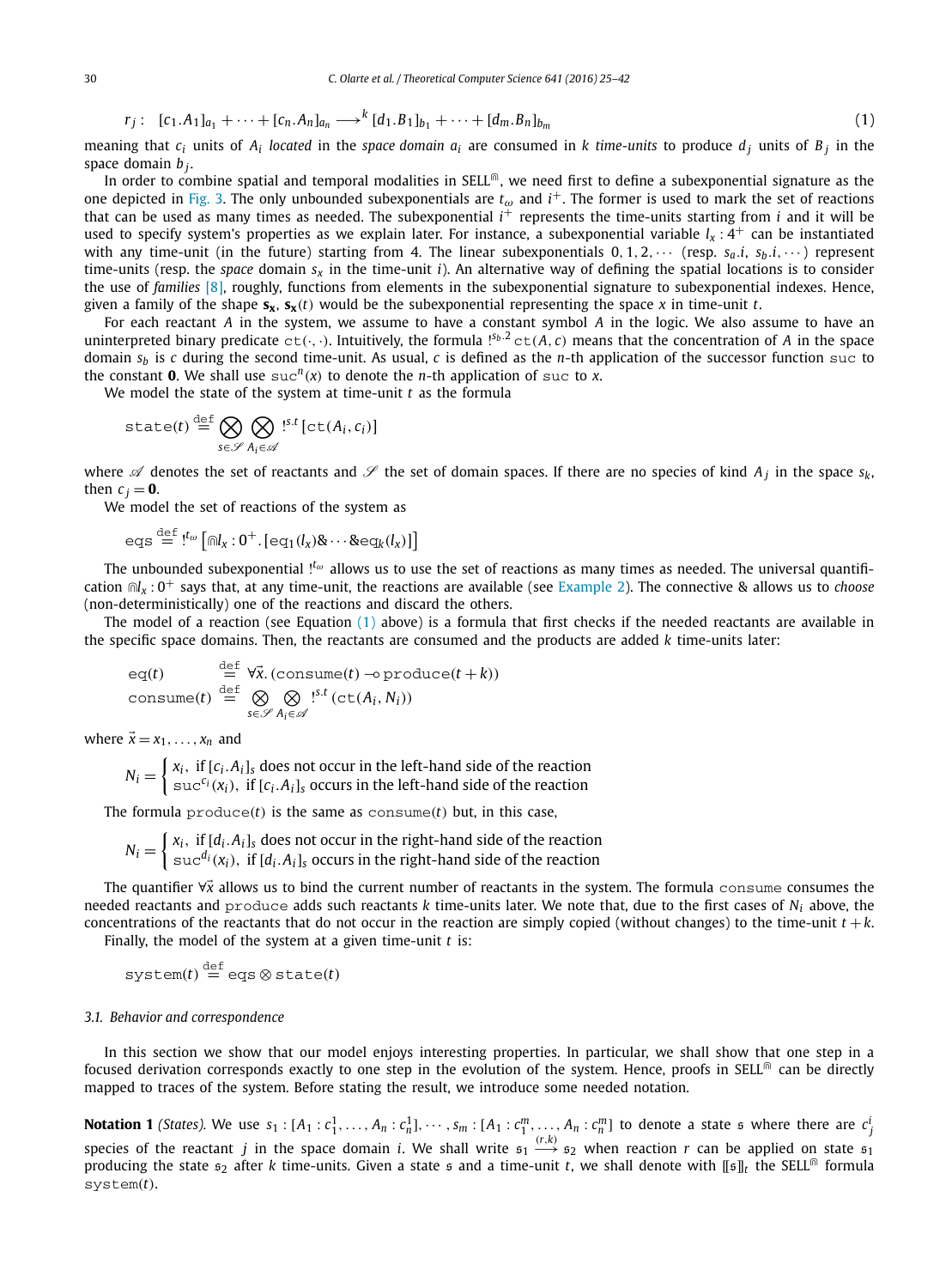<span id="page-6-0"></span>

**Fig. 3.** Subexponential structure for spatial and temporal domains.  $b\to a$  means  $a\preceq b$ . The only unbounded subexponentials are *i*<sup>+</sup> and  $t_{\omega}$ .

**Theorem 1** (Adequacy). Let  $s_1$  and  $s_2$  be states, r a reaction and  $t \ge 0$ . Then,  $s_1 \stackrel{(r,k)}{\longrightarrow} s_2$  iff  $\[ [s_1]]_t \longrightarrow [ [s_2]]_{t+k}.$  Moreover, such adequacy is at the level of derivations, that is, one focused logical phase corresponds exactly to the move from state  $\frac{1}{2}$  to state  $\frac{1}{2}$ .

**Proof.** We show that the introduction of any formula, following the focused discipline, corresponds exactly to the occurrence of one reaction in the biochemical system. More precisely, if we focus on the left of the sequent  $[\![s_1]\!]_t \longrightarrow G$ , one flip of the polarity of the proof corresponds to the operational step  $\mathfrak{s}_1 \stackrel{(r,k)}{\longrightarrow} \mathfrak{s}_2$ .

In [[s1]]*<sup>t</sup>* we have a conjunction (⊗) of formulas of the shape ! *<sup>s</sup> F* . Then, in a negative phase, what we observe is the following:

$$
\frac{[\mathcal{K} +_{t_{\omega}}(eqs') + \sum_{s_i,t} \{ct(A_1, c_1), \dots, ct(A_n, c_n)\} : \cdot] \longrightarrow G}{[\mathcal{K} : \cdot], [\![s_1]\!]_t \longrightarrow G} \quad \stackrel{\text{!s}}{=} \quad \stackrel{\text{s}}{=} \quad \stackrel{\text{s}}{=} \quad \stackrel{\text{s}}{=} \quad \stackrel{\text{s}}{=} \quad \stackrel{\text{s}}{=} \quad \stackrel{\text{s}}{=} \quad \stackrel{\text{s}}{=} \quad \stackrel{\text{s}}{=} \quad \stackrel{\text{s}}{=} \quad \stackrel{\text{s}}{=} \quad \stackrel{\text{s}}{=} \quad \stackrel{\text{s}}{=} \quad \stackrel{\text{s}}{=} \quad \stackrel{\text{s}}{=} \quad \stackrel{\text{s}}{=} \quad \stackrel{\text{s}}{=} \quad \stackrel{\text{s}}{=} \quad \stackrel{\text{s}}{=} \quad \stackrel{\text{s}}{=} \quad \stackrel{\text{s}}{=} \quad \stackrel{\text{s}}{=} \quad \stackrel{\text{s}}{=} \quad \stackrel{\text{s}}{=} \quad \stackrel{\text{s}}{=} \quad \stackrel{\text{s}}{=} \quad \stackrel{\text{s}}{=} \quad \stackrel{\text{s}}{=} \quad \stackrel{\text{s}}{=} \quad \stackrel{\text{s}}{=} \quad \stackrel{\text{s}}{=} \quad \stackrel{\text{s}}{=} \quad \stackrel{\text{s}}{=} \quad \stackrel{\text{s}}{=} \quad \stackrel{\text{s}}{=} \quad \stackrel{\text{s}}{=} \quad \stackrel{\text{s}}{=} \quad \stackrel{\text{s}}{=} \quad \stackrel{\text{s}}{=} \quad \stackrel{\text{s}}{=} \quad \stackrel{\text{s}}{=} \quad \stackrel{\text{s}}{=} \quad \stackrel{\text{s}}{=} \quad \stackrel{\text{s}}{=} \quad \stackrel{\text{s}}{=} \quad \stackrel{\text{s}}{=} \quad \stackrel{\text{s}}{=} \quad \stackrel{\text{s}}{=} \quad \stackrel{\text{s}}{=} \quad \stackrel{\text{s}}{=} \quad \stackrel{\text{s}}{=} \quad \stackrel{\text{s}}{=} \quad \stackrel{\text{s}}{=} \quad \stackrel{\text{s}}{=} \quad \stackrel{\text{s}}{=} \quad \stackrel{\text{s}}{=} \quad \stackrel{\text{s}}{=} \quad \stackrel{\text{s}}{=} \quad \stackrel{\text{s}}{=} \quad \stackrel{\text{s}}{=} \quad \stackrel{\text{s}}{=} \quad \stackrel{\
$$

i.e., the context  $t_\omega$  stores the formula  $\text{eqs}' \stackrel{\text{def}}{=} \text{ell}_x : 0^+.[\text{eq}_1(l_x)\&\cdots\&\text{eq}_k(l_x)]$  and each  $s_i.t$  context stores the formulas of the shape  $ct(A_1, c_1), \ldots, ct(A_n, c_n)$ .

We note that the negative phase ends here (the multiset  $\Delta$  is empty). At this point, we have three choices: focus on the right, focus on the formula stored in one of the contexts *si.t* or focus on the formula stored in the context *tω*. Focus on the right ( $[\![s_2]\!]_{t+k}$ ) will fail since the atoms in the subexponential  $s_i(t+k)$  are not already in the context. Since formulas stored in the context *si.t* are atoms, focus will be lost immediately, thus leading to a useless detour. Hence, the only choice is to focus on  $egs'$  and we get a derivation of the following shape:

 *. . . -*<sup>1</sup><sup>−</sup> *s*∈S *Ai*∈A ! *s.t* [ct*(Ai,Ni)*] → *. . . -*2 produce*i(t* <sup>+</sup>*k)* −−−−−−−−−−→ *<sup>G</sup>* [*t<sup>ω</sup>* → eqs ;{*si.<sup>t</sup>* → {ct*(A*1*, <sup>c</sup>*1*),...,*ct*(An, cn)*}}*<sup>i</sup>* : ·] consume*i(t )*−◦ produce*i(t )* −−−−−−−−−−−−−−−−−−→ *<sup>G</sup>* −◦*<sup>L</sup>* [*t<sup>ω</sup>* → eqs ;{*si.t* → {ct*(A*1*, c*1*),...,*ct*(An, cn)*}}*<sup>i</sup>* : ·] ∀*x.*consume*i(t )*−◦ produce*i(t )* −−−−−−−−−−−−−−−−−−−→ *<sup>G</sup>* ∀*L* [*t<sup>ω</sup>* → eqs ;{*si.<sup>t</sup>* → {ct*(A*1*, <sup>c</sup>*1*),...,*ct*(An, cn)*}}*<sup>i</sup>* : ·] eq1*(t )*&*...*&eq*n(t )* −−−−−−−−−−−→ *<sup>G</sup>* &*L* [*t<sup>ω</sup>* → eqs ;{*si.<sup>t</sup>* → {ct*(A*1*, <sup>c</sup>*1*),...,*ct*(An, cn)*}}*<sup>i</sup>* : ·] eqs −−−→ *G <sup>L</sup>* [*t<sup>ω</sup>* → eqs ;{*si.t* → {ct*(A*1*, c*1*),...,*ct*(An, cn)*}}*<sup>i</sup>* : ·] −→ *G DL*<sup>1</sup>

Here  $\Gamma_1$  and  $\Gamma_2$  correspond to the splitting of the context due to the rule  $\neg_L$ . Since ⊗*R* must be introduced in a positive phase, the focusing persists on  $\text{cosume}_i(t')$  and the derivation  $\Pi$  must be of the shape:

$$
\begin{array}{ccc}\n\Pi_i & & \Pi'_i \\
\vdots & & \Pi'_i \\
\frac{\Upsilon_1^i \longrightarrow \text{ct}(A_i, N_i)}{\Gamma_1^i - \text{st}(A_i, n_i)} & & \text{t}_R^i & \text{t}_I^i - \text{t}_I^i \longrightarrow \\
\frac{\Upsilon_1^i - \text{st}(A_i, n_i)}{\Gamma_1^i - \bigotimes_{s \in \mathcal{S}^i A_i \in \mathcal{A}_i} \text{st}' \left[\text{ct}(A_i, N_i)\right] \longrightarrow} \otimes_R\n\end{array}
$$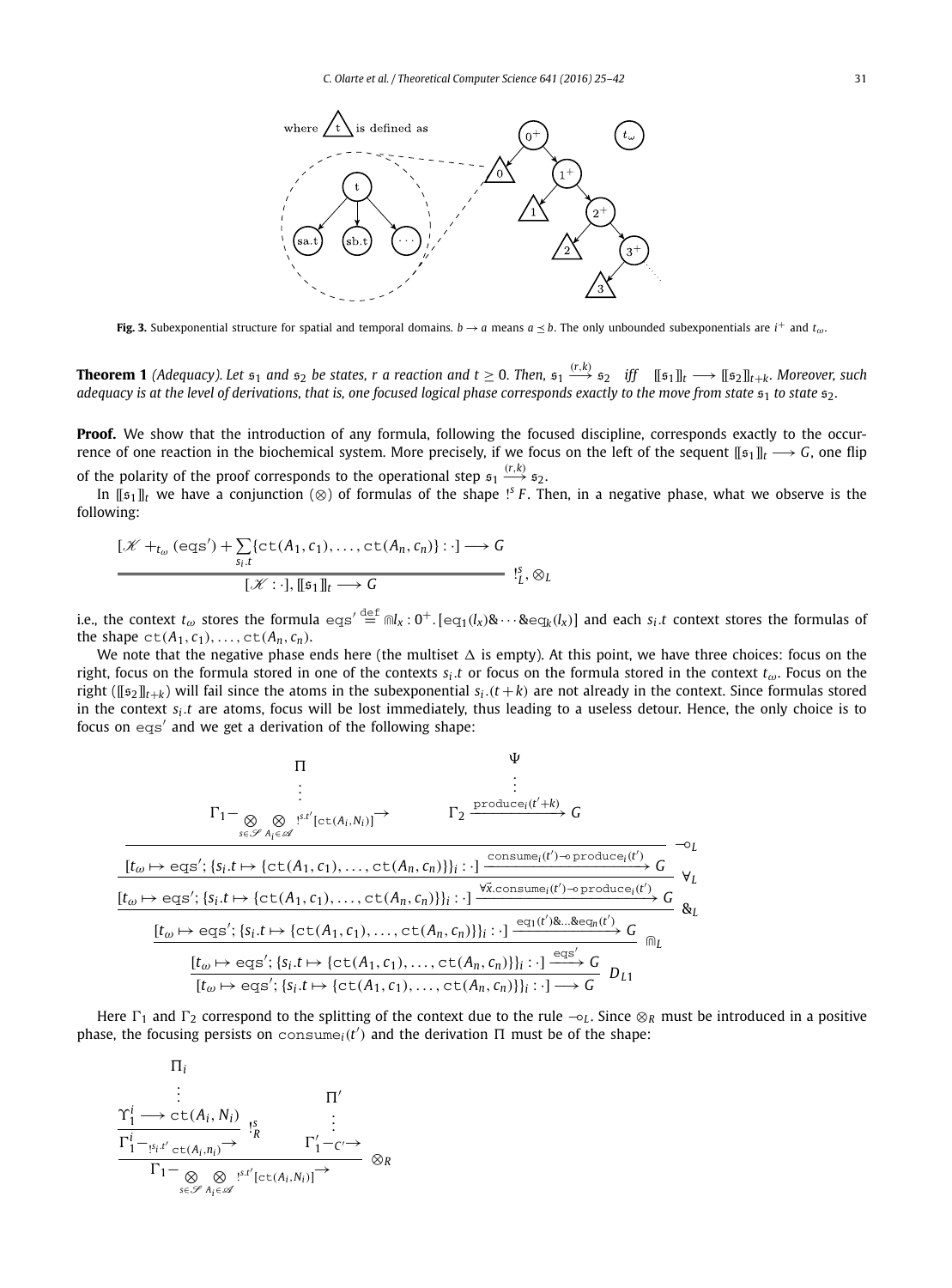<span id="page-7-0"></span>Since  $s_i \cdot t'$  is related neither to  $t_\omega$  nor to any subexponential  $s_j \cdot t'$ , the context  $\Upsilon_1^i$  can only be of the shape  $[s_i \cdot t' \mapsto \{F\} : \cdot]$ and then, the derivation  $\Pi_i$  corresponds to the application of the initial rule  $I_R$  (see [Example 2\)](#page-4-0). A similar analysis can be done for  $\Pi'$  that corresponds to the proof of the other conjuncts in the formula  $\otimes$ *s*∈S ⊗ *Ai*∈A  $!^{s.t'}$  [ct( $A_i, N_i$ )].

Since consume<sub>*i*</sub>(*t'*) was defined to "consume" all the formulas of the shape  $ct(A_i, n_i)$  in all the spaces, it must be the case that  $\Gamma_2 = [t_\omega \mapsto \text{egs}' : \cdot].$ 

Now, let's analyze the formula  $\text{produce}(t' + k)$ . The main connective of this formula is  $\otimes$  and then, focus is lost in the derivation  $\Psi$ . In a negative phase, we have

$$
\frac{[t_{\omega} \mapsto \text{egs}'; \{s_i.(t'+k) \mapsto \{\text{ct}(A_1, c'_1), \cdots, \text{ct}(A_n, c'_n)\}\}_i : \cdot] \longrightarrow G}{[t_{\omega} \mapsto \text{egs}' : \cdot], \text{produce}(t'+k) \longrightarrow G} \quad !_L^s, \otimes_L
$$

where the resulting context encodes the state  $\mathfrak{s}_2$ .

It is worth noticing that the focusing discipline forces the rule  $\mathbb{R}_L$  to choose  $t' = t$ , in other case, the formula  $e^{iS_i t'}$   $ct(A_i, c_i)$  would not be provable in  $\Pi_i$ . Moreover, the focusing discipline also forces the rule  $\ι$  to choose the encoding of a reaction whose reactants are already in the context (see [Example 1\)](#page-3-0). Hence, what we observe in the derivation is exactly that some reaction is applied and the products are produced in the time-unit  $t + k$ , i.e., focusing on the left corresponds exactly to the system's evolution  $\mathfrak{s}_1 \stackrel{(r,k)}{\longrightarrow} \mathfrak{s}_2$ .  $\Box$ 

# *3.2. Properties of interest*

In this section we present some applications of our framework. For the sake of readability, we shall introduce simple reaction schemes to show how to verify a given property. Then, we will relate such reaction schemes to our case study,  ${\sf namely, system}(0) \longrightarrow \mathbb{U} t: 0^+.!^t\text{ stable}.$ 

The types of intercommunications occurring in a signaling pathway can be broadly classified into physical interactions, enzyme catalysis interactions, activation/inhibition interactions and transport interactions (translocations). These reactions, most of the time, take place in cellular domains such as the extracellular, the plasma membrane, the cytoplasm or the nucleus among others.

Let us start with a small biochemical system composed of two unimolecular reactions of the form:

$$
r_1: [1.A]_x \longrightarrow^1 [1.B]_x
$$
  
\n
$$
r_2: [1.B]_x \longrightarrow^2 [1.B]_y
$$
\n
$$
(2)
$$

Reaction  $r_1$  models the situation where one unit of A, located in the *space domain x*, is consumed in one time-unit to produce one unit of *B* in the same *space domain*. Reaction *r*<sup>2</sup> takes two time-units to translocate one unit of *B* from *space x* to *space y*.

Roughly speaking, signaling pathways are networks of biochemical reactions that allow cells to read environmental cues, translate them into intracellular commands, and react with an appropriate response. The small set of reactions in Equation (2) could be a good example to represent an interaction of enzyme catalysis (cat) in a cellular domain followed by a transport interaction or translocation (trans) between two arbitrary interaction domains. Such reactions can be related to (a fragment of) the TWEAK-Fn14 cell signaling pathway [\[19\].](#page-17-0) This pathway is expressed in several different tissue types and has implications with several diseases including autoimmune disorders, cancer and cardiovascular abnormalities. Generally, translocations and catalysis are common in this network. For instance, in the shaded box in [Fig. 4,](#page-8-0) we highlight the reaction of phosphorylation of the transcription factor RELA (kappa light chain gene enhancer in B cells 3) that takes place in the interaction domain of the cytoplasm (CY) to produce  $[RELA-P]_{CY}$ . Next, the phosphorylated form  $[RELA-P]_{CY}$  is *translocated* to the interaction domain of the nucleus (NU)  $[RELA-P]_{NU}$ . Consequently, due to this transport interaction, the molecule [RELA-P]<sub>NU</sub> can be again *catalyzed* to its original form and placed in its original location to form [RELA]<sub>CY</sub>.

#### *3.2.1. Reachability properties*

We can verify reachability properties in our system by proving sequents of the shape system $(0) \rightarrow \mathbb{U}t : 0^+$ .  $\left[\int^{a} L \cot(A, n)\right] \otimes \top$ . Such a sequent can be read as "given the initial state of the system, there exists a location (timeunit) where there are *n* copies of *A* in the space domain *a*". Since we are testing the presence of a given component (and not all of them) in a specific domain, the  $\top$  connective allows us to erase the unused formulas (see rule  $\top_R$ ).

Due to [Theorem 1,](#page-6-0) a focused proof of the above sequent can be directly traced to the moves the system has to perform to reach the state  $ct(A, n)$ . As a matter of example, let us prove that the concentration of *A* in the space domain *x* eventually falls to 0 in the system described in Equation (2). Before that, let us introduce some useful notation:

state(t: k, m, n) 
$$
\stackrel{\text{def}}{=} \stackrel{t^x \text{ct}(A, k) \otimes \stackrel{t^x \text{ct}(B, m) \otimes \stackrel{t^x \text{y}}{\text{ct}(B, n)}}{\text{state}(t : k_{>0}, m, n) \stackrel{\text{def}}{=} \stackrel{t^x \text{ct}(A, \text{succ}(k)) \otimes \stackrel{t^x \text{ct}(B, m) \otimes \stackrel{t^x \text{y}}{\text{ct}(B, n)}}{\text{...}} \stackrel{t^x \text{ct}(B, m) \otimes \stackrel{t^x \text{y}}{\text{ct}(B, n)}}
$$

A similar notation is used for, e.g., state( $t$  :  $k_{>0}$ ,  $m$ ,  $n_{>0}$ ). These formulas represent the concentration of A in the domain *x* and the concentration of *B* in the domains *x* and *y*. Moreover, we shall also use the shorthand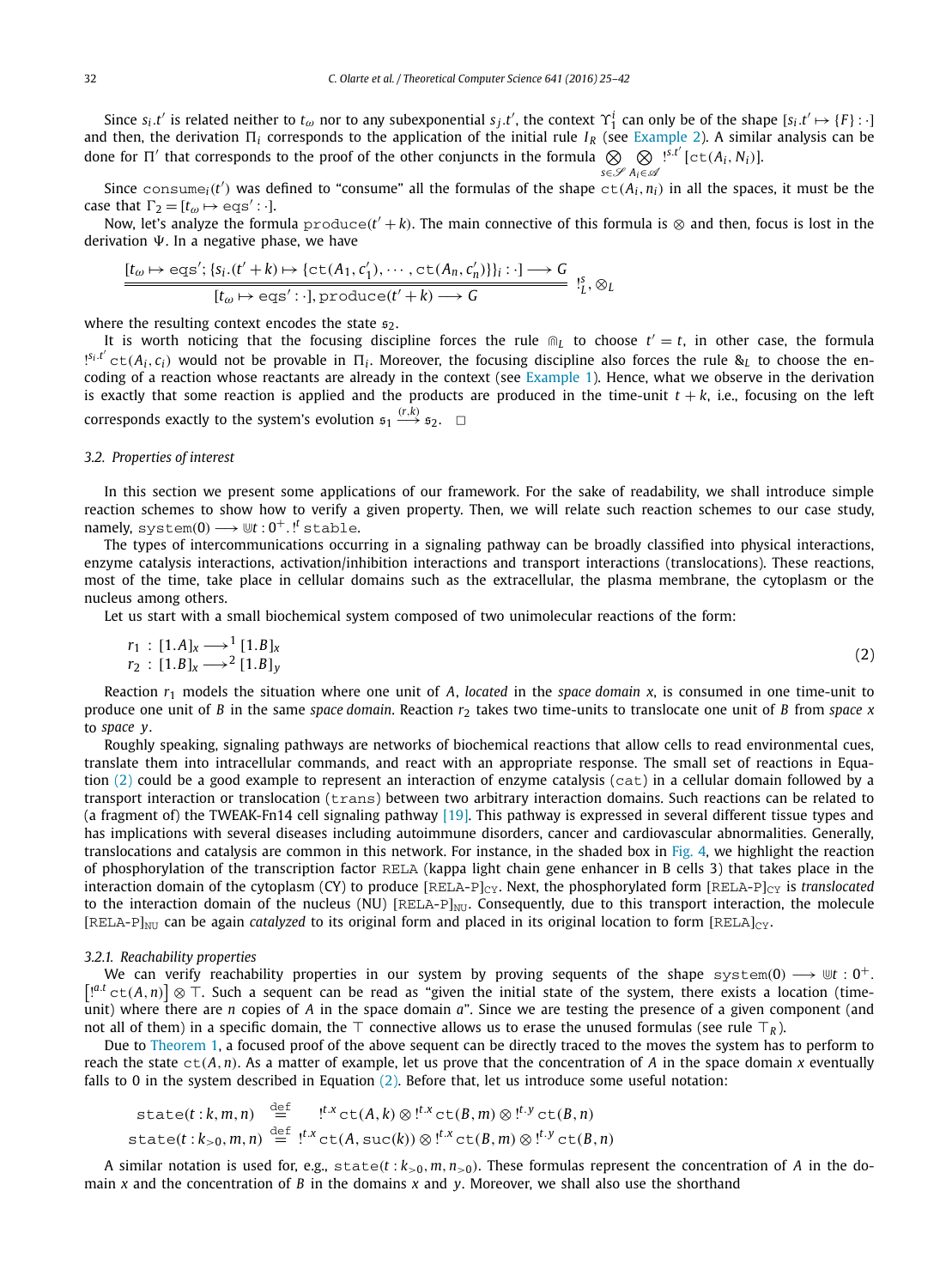<span id="page-8-0"></span>

**Fig. 4.** Excerpt of the TWEAK-Fn14 cell signaling pathway from [\[19\].](#page-17-0) The shaded box corresponds to the reaction schemes  $r_1$  : [RELA]<sub>CY</sub>  $\stackrel{\text{cat}}{\longrightarrow}$  [RELA-P]<sub>CY</sub>,  $r_2: [\text{RELA-P}]_{CY} \xrightarrow{\text{trans}} [\text{RELA-P}]_{NU}$  and  $r_3: [\text{RELA-P}]_{NU} \xrightarrow{\text{cat}/\text{trans}} [\text{RELA}]_{CY}$ .

$$
\begin{aligned} \mathbf{\&} \text{ state}(t:k,m,n)[F_{k,m,n}] & \stackrel{\text{def}}{=} (\text{state}(t:0,0,0) \to F_{0,0,0}) \& \\ & (\text{state}(t:k_{>0},0,0) \to F_{\text{suc}(k),0,0}) \& \cdots \& \\ & (\text{state}(t:k_{>0},m_{>0},n_{>0}) \to F_{\text{suc}(k),\text{suc}(m),\text{suc}(n)}) \end{aligned}
$$

This formula will be used to specify that the property *F* holds regardless the values of the concentrations.

The following sequent formalizes the reachability property to be proved:

$$
[t_{\omega} \mapsto \text{eqs} : \cdot] \longrightarrow \forall k, m, n. \underset{k,m,n}{\&} \text{state}(t : k, m, n)[F]
$$

 $\text{where} \ \, F = \Cup \colon L^+.\left( \Lap {{!}^{x.l}\cot (A,0)} \right) \otimes \top.$ 

After decomposing (in a negative phase) the connectives ∀, & and −◦ on the right and then ⊗ and ! *<sup>s</sup>* on the left we have several cases to be proved (see rule  $\&R_R$ ). The case  $state(t:0,0,0)$  is trivial since focusing on one of the reactions will fail. Hence, the only choice we have is to focus on the formula *F* on the right. Since  $ct(A, 0)$  is already in the context, the proof is easy.

In the other cases, we can apply one of the reactions and we observe a (focused) derivation of the shape (see proof of [Theorem 1\)](#page-6-0):

$$
\frac{[t_{\omega} \mapsto \text{eqs}'; \text{state}(t':k'_{t}, m'_{t}, n'_{t}): \cdot] \longrightarrow F}{[t_{\omega} \mapsto \text{eqs}'; \text{state}(t: k_{t}, m_{t}, n_{t}): \cdot] \longrightarrow F}
$$

Here, for the sake of presentation, we abuse of the notation and we use the formula  $state(t:k,m,n)$  to denote also the context it represents. In the above derivation,  $k_t$  may be 0 or  $\text{succ}(k)$  depending on the considered case. If  $k_t = \text{succ}(k)$  and the derivation corresponds to focusing on reaction  $r_1$ , and then, it must be the case that  $k'_t = k$ . Similar observations can be done for  $m_t$ ,  $n_t$  and rule  $r_2$ . Regardless the choice of the rule  $(r_1$  or  $r_2)$ , we can show that  $\langle k'_t, m'_t \rangle \prec \langle k_t, m_t \rangle$  where " $\prec$ " is the (well-founded) lexicographical order where the first element is the predominant component. Hence, by induction, we can show that there will be a state where  $ct(A, 0)$  holds.

# *3.2.2. Stable states*

Now consider the problem of verifying whether the system reaches a stable state, i.e., a state where no rule can be applied. Detecting, in a logical system, that a given configuration cannot proceed is usually difficult. In our case, it would require to check that none of the eq<sub>i</sub> formulas in eq<sub>1</sub>&...&eq<sub>n</sub> can be chosen. In this section, we show a possible way to circumvent this problem. For that, let us introduce the following reaction scheme:

$$
r_1: [2.A]_x + [1.B]_x \longrightarrow^1 [1.C]_x
$$
  
\n
$$
r_2: [1.C]_x \longrightarrow^1 [1.A]_x
$$
\n(3)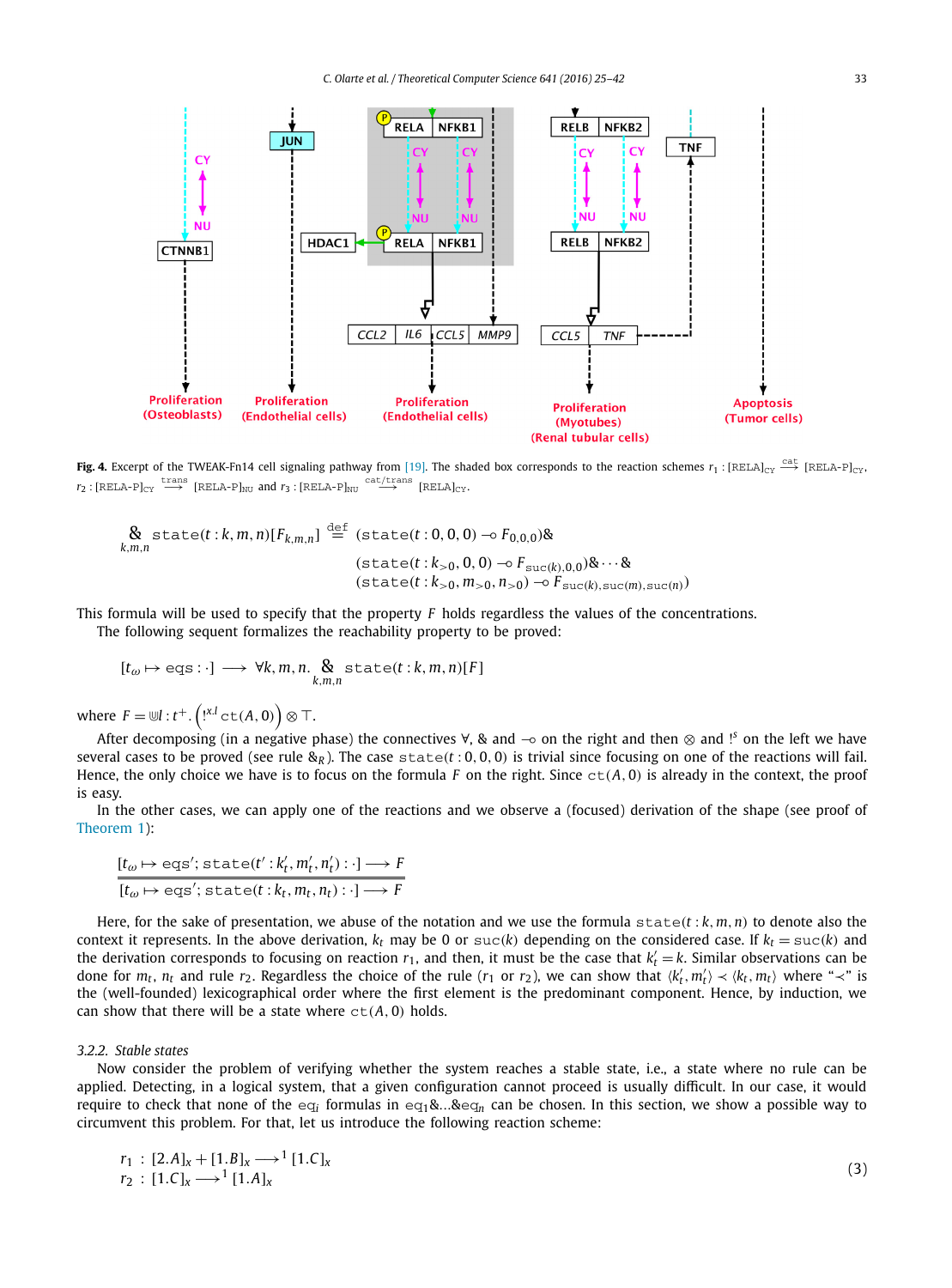<span id="page-9-0"></span>We encode the set of reactions as in Section [3](#page-4-0) but with a slight difference:

$$
\begin{array}{ll}\mathsf{eqs}_d & \stackrel{\mathrm{def}}{=} & \stackrel{\mathrm{if}_\omega}{=} \big(\mathsf{ml}_x: 0^+ \cdot (\mathsf{eq}_1(l_x) \& \cdots \& \mathsf{eq}_k(l_x) \& \mathsf{eq}_d(l_x))\big) \\ \mathsf{eq}_d(t) & \stackrel{\mathrm{def}}{=} & \big((\stackrel{\mathrm{it}}{f} \times t \subset t(A, \mathbf{0}) \oplus \stackrel{\mathrm{it}}{f} \times t \subset t(A, \mathsf{succ}(\mathbf{0})) \oplus \stackrel{\mathrm{it}}{f} \times t \subset t(B, \mathbf{0})\big) \& \big(\stackrel{\mathrm{it}}{f} \times t \subset t(C, \mathbf{0})\big)\big) \\ \multimap & \stackrel{\mathrm{it}}{=} & \mathsf{stable}\n\end{array}
$$

Intuitively,  $eq_d$  checks whether the reactants are not sufficient to trigger any of the rules. In that case, the atom stable is produced. In the system described in Equation [\(3\)](#page-8-0) this happens when: the concentration of *A* is below 2 or the concentration of *B* is 0  $(r_1)$ ; and when the concentration of *C* is 0  $(r_2)$ .

Consider the sequent  $[t_{\omega} \mapsto \text{eqs}_d; \text{state}(t:1,0,0): \cdot] \longrightarrow G$  where we assume that the concentrations are  $A = 1$ ,  $B = 0$ ,  $C = 0$ . We already know that focusing on a formula representing one of the reactions in Equation [\(3\)](#page-8-0) will fail immediately. Hence, the only available choice is to focus on the formula  $eq_d$ . Focusing on  $eq_d$  implies proving the following sequent:

$$
[t_\omega \mapsto \texttt{eqs}_d; \texttt{state}(t:1,0,0): \cdot] -_{F_1 \& F_2} \rightarrow
$$

with  $F_1 = [!^{s.t} \cot(A, \mathbf{0}) \oplus I^{s.t} \cot(A, \text{succ}(\mathbf{0})) \oplus I^{s.t} \cot(B, \mathbf{0})]$  and  $F2 = I^{s.t} \cot(C, \mathbf{0})$ . Rule  $\&R$  belongs to the negative phase and then, the focus is lost. Hence, we cannot guarantee that the proof has to finish *immediately* proving from the context the atoms ct*(*·*,*·*)*. However, since the subexponential *x.t* is unrelated to all other subexponentials, we do guarantee that, for proving such atoms, the set of reactions cannot be used again (see rule  $\frac{1}{R}$ ). We can thus prove that the system reaches a stable state iff the sequent  $\text{system}(0) \longrightarrow \mathbb{U} t: 0^+.!^t \text{ stable}$  is provable.

Now let us put in context the previous result in the setting of the TWEAK-Fn14 signaling pathway, and consider the following reaction scheme resembling that of Equation [\(3\):](#page-8-0)

$$
r_1: [2.\text{TNFSF12}]_{PM} + [1.\text{TNFRSF25}]_{PM} \longrightarrow [1.\text{TNFSF12-TNFRSF25}]_{PM}
$$
  

$$
r_2: [1.\text{TNFSF12-TNFRSF25}]_{PM} \longrightarrow [1.\text{TNFSF12}]_{PM}
$$
 (4)

The TWEAK ligand, also known as  $[TNFSF12]_{PM}$  (tumor necrosis factor ligand superfamily member 12), can bind in the plasma membrane (PM) not only to the receptor  $[Find 4]_{PM}$  (fibroblast growth factor inducible immediate early response protein 14) but also to the receptor  $[TNFRSF25]_{PM}$  (tumor necrosis factor receptor superfamily member 25) [\[19\].](#page-17-0) Hence, a stable state in this scenario could demonstrate that, once a receptor has achieved his maximum occupancy, no rule can be applied. In other words, an interaction of the type ligand–receptor is constrained by the availability of the receptor to bind a single ligand molecule with the option of unbinding it at any time. Moreover, this property also allows us to capture the notion of the limiting reactant (LR), a very common concept used in stoichiometry. Roughly, the LR of a chemical reaction is the reactant which is totally consumed or transformed when the system reaches the equilibrium. As a result, the reaction will stop when all the LR is consumed. Here, the receptor plays the role of the LR. Thus, to reach a chemical equilibrium in Equation 4, one molecule of ligand and one molecule of receptor are needed to form a ligand–receptor interaction.

#### *3.2.3. Oscillations*

Consider the following set of equations that extends that of Equation  $(2)$  with reaction  $r_3$  below:

$$
r_1: [1.A]_x \longrightarrow^1 [1.B]_x
$$
  
\n
$$
r_2: [1.B]_x \longrightarrow^2 [1.B]_y
$$
  
\n
$$
r_3: [1.B]_y \longrightarrow^1 [1.A]_x
$$
  
\n(5)

We can prove that, for all t, if  $state(t:k,m,n)$  holds then there exists  $t' > t$  such that  $state(t':k,m,n)$  is reachable, i.e., the system can always go back to the same state. Using the notation introduced in Section [3.2.1,](#page-7-0) this can be formally stated as:

$$
[t_\omega \mapsto \textnormal{\texttt{eqs}}'': \textnormal{\texttt{!}} \longrightarrow \forall k,m,n. \underset{k,m,n}{\bigotimes} \textnormal{\texttt{state}}(t:k,m,n) \multimap F_{k,m,n}
$$

where  $F_{k,m,n} = \mathbb{U}t'$ :  $(t+1)^+$ .state $(t': k, m, n) \otimes \top$  and eqs'' is as eqs but adding the dummy reaction:

$$
\text{eq}_{d}(t) \stackrel{\text{def}}{=} \left[ \begin{smallmatrix} !^{x,t} \text{ct}(A, \mathbf{0}) \otimes \cdot \cdot^{x,t} \text{ct}(B, \mathbf{0}) \otimes \cdot \cdot^{y,t} \text{ct}(B, \mathbf{0}) \end{smallmatrix} \right] - \text{o}
$$
\n
$$
\left[ \begin{smallmatrix} !^{x,(t+1)} \text{ct}(A, \mathbf{0}) \otimes \cdot \cdot^{x,(t+1)} \text{ct}(B, \mathbf{0}) \otimes \cdot \cdot^{y,(t+1)} \text{ct}(B, \mathbf{0}) \end{smallmatrix} \right]
$$

The formula  $eq_d(t)$  is similar to the formula we added in the previous section to detect stable states: one can focus on  $eq_d(t)$  only when the concentrations are zero and none of the reactions  $(r_1, r_2, r_3)$  can be fired. Then, the concentrations in the next time-unit remain the same.

The proof of the property proceeds as the one in Section [3.2.1.](#page-7-0) The & connective (on the right) generates several cases to be proved. The case  $state(t:0,0,0)$  is immediate by first focusing on the formula  $eq_d(t)$  and then, focusing on *F*. In the other cases, it amounts to use some of the reactions of the system. For instance, the proof of the case state*(t* :  $k_{>0}, m_{>0}, n_{>0}$  proceeds as follows: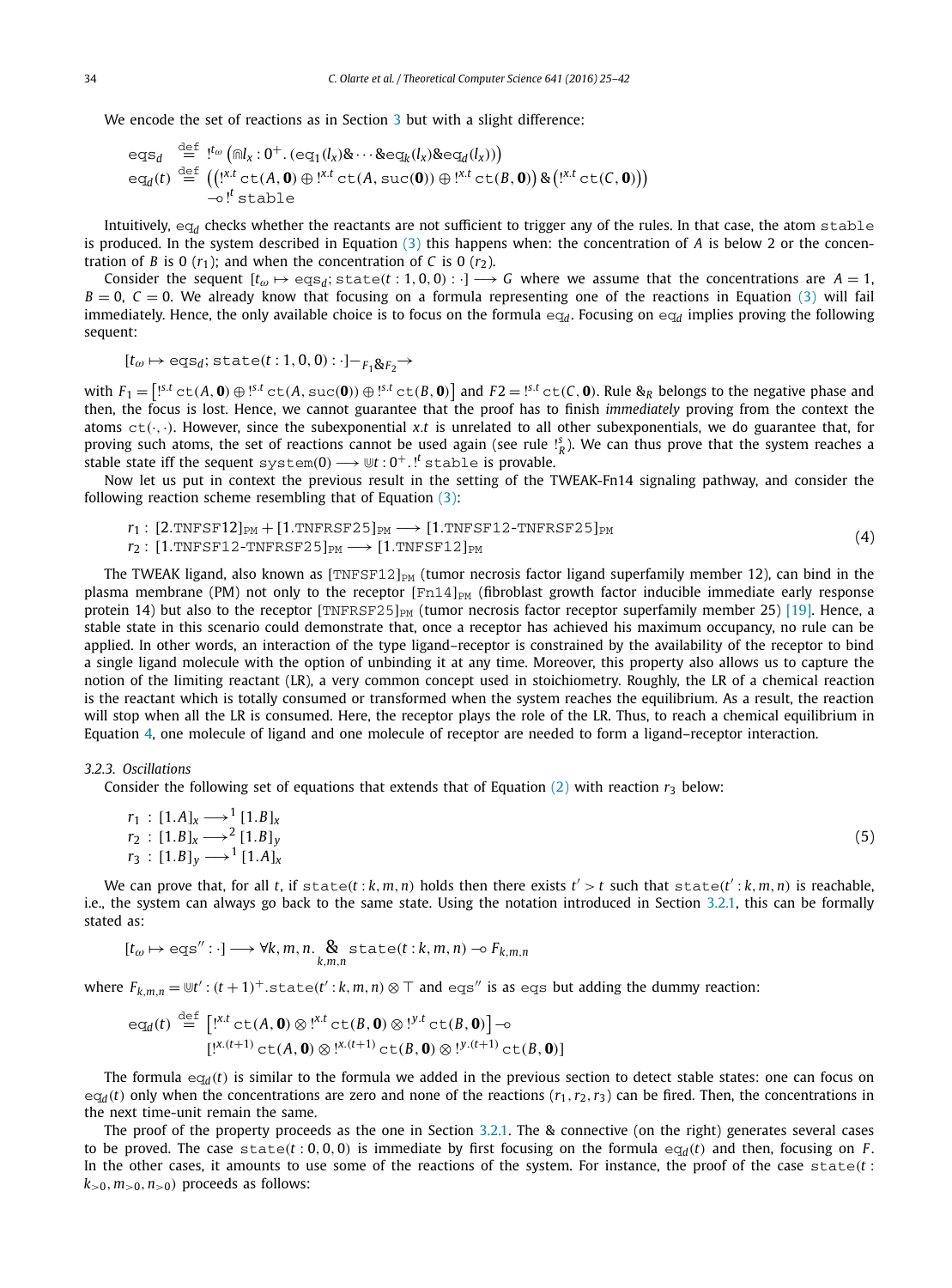<span id="page-10-0"></span>

| $[t_{\omega} \mapsto \text{egs}$ "; state( $t + 4$ : suc(k), suc(m), suc(n)): $\cdot] \longrightarrow$ state( $t + 4$ : suc(k), suc(m), suc(n)) $\otimes$ | $\otimes_R$ , <sup>15</sup> $_R$ , $I_R$ , $\top_R$ |
|-----------------------------------------------------------------------------------------------------------------------------------------------------------|-----------------------------------------------------|
| $[t_{\omega} \mapsto \text{eqs}$ "; state(t + 4 : suc(k), suc(m), suc(n)) : $\cdot$ ] $\longrightarrow$ G                                                 | $D_R$ , $\mathcal{Q}_R$                             |
| $[t_{\omega} \mapsto egs$ "; state $(t+3:k, \text{succ}(m), \text{succ}(\text{succ}(n))): \cdot] \longrightarrow G$                                       |                                                     |
| $[t_{\omega} \mapsto \text{egs}$ "; state(t + 1 : k, suc(suc(m)), suc(n)) : $\cdot$ ] $\longrightarrow$ G                                                 |                                                     |
| $[t_{\omega} \mapsto \text{eqs}$ "; state(t: suc(k), suc(m), suc(n)): $\cdot$ ] $\longrightarrow$ G                                                       |                                                     |

where  $G = \mathbb{U}t'$ :  $(t+1)^+$ .state( $t'$ : suc(k), suc(m), suc(n))  $\otimes \top$  and  $R_i$  represents the logical steps resulting from focusing on the formula encoding the reaction  $r_i$ . Hence, by using the sequence of reactions  $r_1 \rightarrow r_2 \rightarrow r_3$ , we can discard this case. The other cases follow similarly.

In the context of the TWEAK system, the set of reactions in Equation [\(5\)](#page-9-0) is akin to the dephosphorylation of the molecule [RELA-P]<sub>NU</sub> in the domain of the nucleus. As we mentioned before, this protein can be *translocated* between the cytoplasm and the nucleus. We note that the reaction of dephosphorylation takes place only when the phosphorylated form  $[RELA-P]_{\text{NU}}$  is already in the nucleus for subsequent catalysis and transportation to the cytoplasm to produce [RELA]<sub>CY</sub>. Accordingly, the system oscillates between the phosphorylation and the dephosphorylation of that molecule  $({\rm [RELA]_{CY}} \rightarrow {\rm [RELA-P]_{CY/NI}} \rightarrow {\rm [RELA]_{CY}}$  between the spaces CY and NU (see [Fig. 4\)](#page-8-0).

# **4. Logical view of P systems**

In this section, in order to give a more general picture of our developments, we show how P systems [\[10,11\]](#page-16-0) can be also characterized as SELL $^{\text{\textregistered}}$  formulas.

P systems are a model that interprets the processes taking place in the compartmentalized structure of a biological cell as computations. The main abstraction is the notion of a cell-like membrane structure. Several membranes, placed in an outermost membrane called "*the skin membrane*", determine the configuration of the system. This structural shape defines compartments where multisets of objects (components) are placed and evolve according to a set of rules. Here we shall focus on P systems with boundary rules [\[11,22\],](#page-16-0) a variant of P systems where the rewriting rules are not internal to a region but, rather, they are able to see also the external environment (i.e., the boundary). More precisely,

**Definition 1** (P system with boundary rules). A P system with boundary rules is a structure  $\Pi = (V, \mu_0, R, 0)$  where V is an *alphabet* of symbols;  $\mu_0$  is the *initial* configuration; *O* is the label of the *observable* membrane; and *R* is a finite set of rewriting rules of two kinds:

- *Transformation:*  $[i y \rightarrow [i y' ; for y, y' \in V^*].$
- *Communication:*  $xx'[_i y' y \longrightarrow xy'[_i x' y;$  for  $x, y, x', y' \in V^*$ .

Intuitively, a transformation rule consumes the objects in the multiset *y* to produce the multiset *y* in the membrane *i*. A communication rule is similar but *moves* objects through membranes: the multiset *x* (resp. *y* ) is moved inside (resp. outside) the membrane *i*.

P systems are synchronous systems in the sense that a global clock is assumed and such clock holds for all regions of the system. In each time-unit, a configuration  $\mu_n$  moves to  $\mu_{n+1}$  by applying, possibly several times, the rules in *R*. The evolution of the system is usually defined in a non-deterministic and maximally parallel manner [\[10\].](#page-16-0) Roughly, occurrences of objects in the system are assigned to rules in *R* until no further assignment is possible (*micro* steps). Then, all the chosen rules are applied exhaustively to produce the new configurations (a *macro* step).

In the following, we shall encode P systems by using a restricted version of the minimal parallelism semantics defined in [\[12\].](#page-16-0) In Section [4.1,](#page-12-0) we generalize the encoding in order to capture different degrees of parallelism in the semantics.

**Notation 2** *(Reduction relation).* Given a set of rules *R* and two configurations (states)  $s_1$  and  $s_2$ , we shall write  $s_1 \implies s_2$ if  $s_1$  moves to  $s_2$  by applying once (if possible) each rule in *R*.

The above reduction relation is akin to *minimal* parallelism in [\[12\]](#page-16-0) since rules are not exhaustively applied to all the objects of the system, as in the case of maximal parallelism  $[10,11]$ . The non-determinism of  $\implies$  comes from the fact that rules can compete for the same resource in the system. We note that, compared to the semantics in  $[12]$ ,  $\implies$ applies each rule at most once (and not several times).

**Predicate symbols.** We start defining the predicate symbols used in the encoding.

- $p(a_1, \ldots, a_n)$ . Assuming a set of *n* different components, the current state of the system, at time-unit *t* in the membrane  $s_i$ , is defined as the formula  $!^{s_i.t} p(a_1, \ldots, a_n)$  (see [Fig. 3](#page-6-0) for the ordering of the subexponentials).
- $\bullet$   $f(a_1, \ldots, a_n)$ . Rules manipulate the state of the system by consuming elements in the current time-unit and then, producing new ones in the next time-unit. Hence, we shall use the formula  $!^{s_i,t}$   $f(a_1,...,a_n)$  to specify that, in the next time-unit, there will be  $a_i$  additional units of the component  $A_i$  in the membrane  $s_i$ .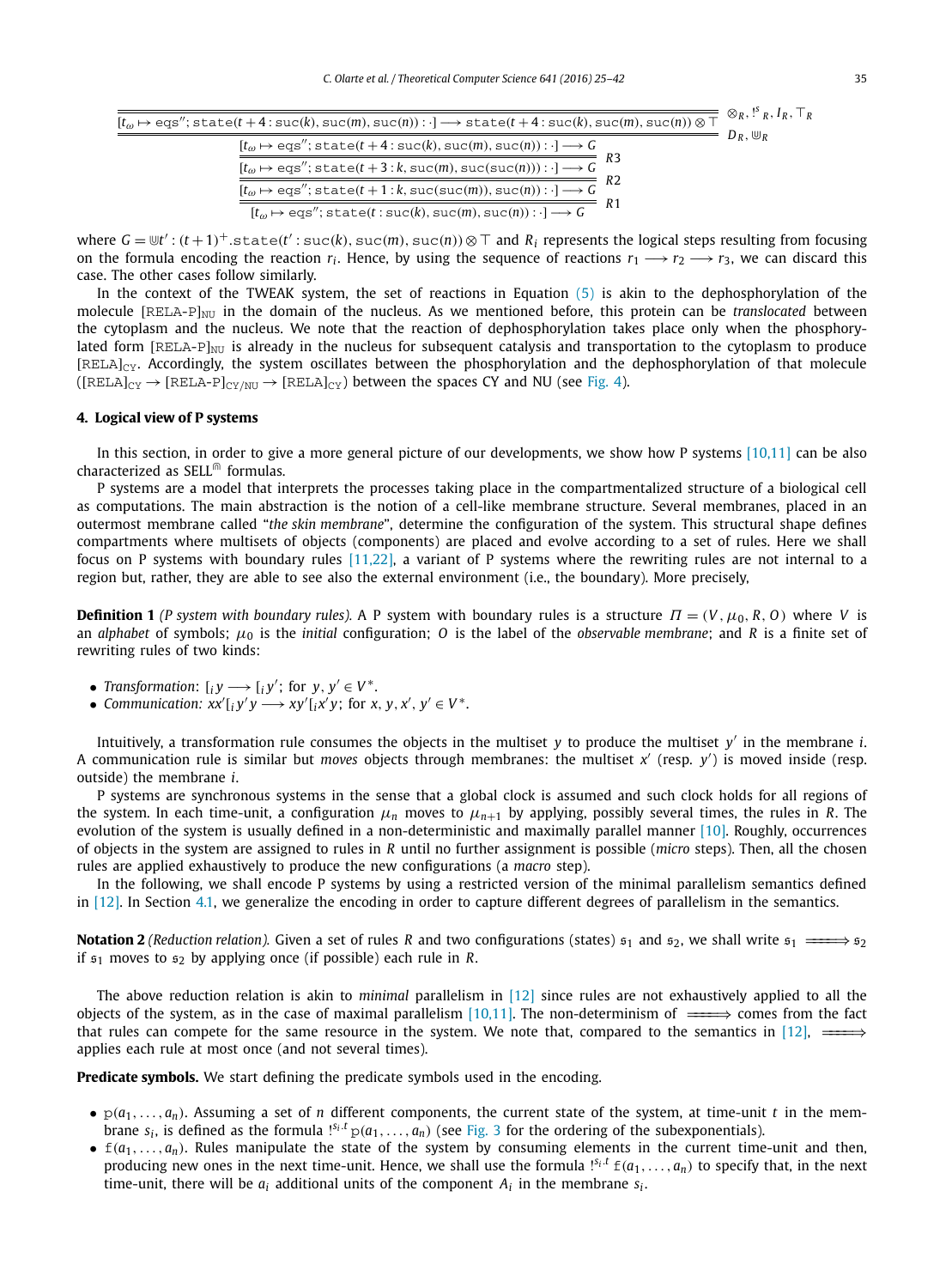• ok*<sup>i</sup>* , tk. As explained below, we shall use these atomic propositions, respectively, to detect whether one rule was already applied (ok*i*) and to enable the set of reactions in a given time-unit *(*tk*)*.

**Encoding of rules.** In the encodings below, we assume a set of reactants  $\mathscr{A} = \{A_1, \ldots, A_n\}$  and we use the following notation:  $\vec{x} = x_1,...,x_n$  (similarly for  $\vec{y}, \vec{z}$  and  $\vec{w}$ ). We write  $f(\vec{x})$  to denote  $f(x_1,...,x_n)$  and  $f(\vec{x} + \vec{b})$  to denote  $f(x_1 + \vec{b})$  $b_1, \ldots, x_n + b_n$  (similarly for  $p(\cdot)$ ).

• Transformation rule:

$$
[[r_w : [iS \longrightarrow [iS']]_t = \forall \vec{x} \ \vec{y}. [!^{s_i.t} (\vec{r} \cdot (\vec{x}) \otimes p(\vec{y})) \negthinspace \circ \negthinspace [(\bigotimes y_i \geq a_i \negthinspace \circ \negthinspace (!^{s_i.t} \ \vec{r} \cdot (\vec{x} + \vec{b}) \otimes \negthinspace !^{s_i.t} p(\vec{y} - \vec{a}) \otimes \negthinspace !^{t} \circ \negthinspace k_w))]
$$
\n
$$
\& (\bigoplus y_i < a_i \negthinspace \circ \negthinspace (!^{s_i.t} \ \vec{r} \cdot (\vec{x}) \otimes \negthinspace !^{s_i.t} p(\vec{y}) \otimes \negthinspace !^{t} \circ \negthinspace k_w))]]
$$

Here, from the initial set of components *S*,  $a_k$  units of  $A_k$  are consumed to produce  $b_l$  units of  $A_l$  in the space domain  $s_i$ , leading to the multiset *S* .

• Communication rule:

$$
\begin{array}{l} [[r_w : [jT[_iS \longrightarrow [jT'[iS' ]]_t \\ = \forall \vec{x} \ \vec{y} \ \vec{z} \ \vec{w} . [(!^{s_i.t}(f(\vec{x}) \otimes p(\vec{y})) \otimes !^{s_j.t}(f(\vec{z}) \otimes p(\vec{w})))- \\ & [((\bigotimes y_i \geq a_i \otimes \bigotimes w_i \geq c_i) \multimap (!^{s_i.t} f(\vec{x} + \vec{b}) \otimes !^{s_i.t} p(\vec{y} - \vec{a}) \otimes !^{s_j.t} f(\vec{z} + \vec{d}) \otimes !^{s_j.t} p(\vec{w} - \vec{c}) \otimes !^t \circ k_w)) \\ & \& ((\bigoplus y_1 < a_i \oplus \bigoplus w_i < c_i) \multimap (!^{s_i.t} f(\vec{x}) \otimes !^{s_i.t} p(\vec{y}) \otimes !^{s_j.t} f(\vec{z}) \otimes !^{s_j.t} p(\vec{w}) \otimes !^t \circ k_w))]] \end{array}
$$

Here, *T* (resp. *S*) is the initial multiset of components in the space domain  $s_i$  (resp.  $s_i$ ). The rule consumes  $a_k$  units of  $A_k$  in  $s_i$  and  $c_k$  units of  $A_k$  in  $s_j$  in order to produce  $b_l$  units of  $A_l$  in  $s_i$  (resp.  $d_l$  units of  $A_l$  in  $s_j$ ).

The first implication in each rule, that we shall call *available rule*, is similar to the encodings studied in Section [3.](#page-4-0) We note that the elements are consumed in the current time-unit but the products are "stored" in the predicate f*(*·*)* since they must be available only in the next-time unit. The new part is the second implication that we call the *absence rule*. In this implication we check whether there are not enough resources to fire the rule. Hence, the concentrations remain the same. We note that either the *available* rule or the *absence* rule are fired but not both due to the & connective. Furthermore, the choice is determined entirely by the current concentration of the components (i.e., the predicates  $p(\cdot)$  in each space). Finally, note that the *available* and *absence* rules add the formula ok which is needed as we explain in brief.

**Remark 1.** In the above encodings we use the relational symbols ≥ and *<*. Those symbols require a set of axioms to define their meaning. Adding such theory in the logical context would imply that, in the following results, we have to analyze the cases when an axiom of such theory is focused on. We note that this is not necessary since we can rewrite such formulas. Consider for instance a transformation rule that consumes two tokens per time-unit from membrane *i*. Instead of encoding such a rule as

$$
\forall x, y . [!^{s_i.t}(\texttt{f}(x) \otimes \texttt{p}(y)) \neg o (y \geq 2 \neg o (!^{s_i.t} \texttt{f}(x) \otimes !^{s_i.t} \texttt{p}(y-2) \otimes !^{t} \texttt{ok}_w))]
$$
  

$$
\& (y < 2 \neg o (!^{s_i.t} \texttt{f}(x) \otimes !^{s_i.t} \texttt{p}(y) \otimes !^{t} \texttt{ok}_w))]
$$

we can encode it as

 $[\forall x, y. !^{s_i.t}(\texttt{f}(x) \otimes p(\texttt{suc}^2(y))) \negthinspace \negthinspace \negthinspace \negthinspace \negthinspace (!^{s_i.t} \texttt{f}(x) \otimes !^{s_i.t} p(y) \otimes !^{t} \texttt{ok}_w)]$  $\&[\forall x. !^{s_i.t}(\texttt{f}(x) \otimes \texttt{p}(\textbf{0})) \multimap (!^{s_i.t} \texttt{f}(x) \otimes !^{s_i.t} \texttt{p}(\textbf{0}) \otimes !^{t} \texttt{ok}_w)]$  $\&[\forall x. !^{\mathfrak{s}_i.t}(\texttt{f}(x) \otimes \texttt{p}(\texttt{suc}(\textbf{0}))) \multimap (!^{\mathfrak{s}_i.t} \texttt{f}(x) \otimes !^{\mathfrak{s}_i.t} \texttt{p}(\texttt{suc}(\textbf{0})) \otimes !^t \texttt{ok}_w)]$ 

In the first encoding, in a positive phase, the connectives ∀ and  $\sim$  (on the left) are introduced. Then, the focusing persists on & choosing one of the branches ( $y \ge 2$  or  $y < 2$ ). Finally, in a negative phase, it adds the resulting formulas into the context. Similarly, in the second encoding, the & connective chooses one of the branches representing, respectively,  $y \ge 2$ , *y* = 0 and *y* = 1. Then, focusing persists on ∀ and  $\sim$ . Finally, in a negative phase, the predicates are stored into the context.

**Auxiliary Formulas.** Our encoding also requires the following formulas to control the execution of the rules:

next(t) 
$$
\stackrel{\text{def}}{=} \forall \vec{x} \vec{y}.["(\text{ok}_1 \otimes \cdots \otimes \text{ok}_m) \otimes \bigotimes_{i \in O} (!^{s_i \cdot t} p(\vec{x}_i) \otimes !^{s_i \cdot t} f(\vec{y}_i))
$$

$$
\rightarrow !^{t+1} \forall k \otimes \bigotimes_{i \in O} (!^{s_i \cdot t} p(\vec{x}_i + \vec{y}_i) \otimes !^{s_i \cdot t} f(\mathbf{0}, \dots, \mathbf{0}))]
$$
  
system(t) 
$$
\stackrel{\text{def}}{=} !^{t_{\omega}} \text{filt}_{\mathbf{x}} : \mathbf{0}^+ \cdot !^{t_{\mathbf{x}}} \forall k \sim (n \text{ext}(t_{\mathbf{x}}) \otimes \bigotimes_{r_j \in \mathcal{R}} [r_j] I_{t_{\mathbf{x}}})
$$

$$
\text{state}(t, \vec{a_1}, \dots, \vec{a_n}) \stackrel{\text{def}}{=} !^{t} \forall k \otimes \bigotimes_{i \in O} [!^{s_i \cdot t} p(\vec{a}_i) \otimes !^{s_i \cdot t} f(\mathbf{0}, \dots, \mathbf{0})]
$$

where  $\vec{a}$  is the current (initial) concentration of the components. Once we focus on the formula  $F = [[r_j]]_t$ , *F* is decomposed and it adds, in the end of the negative phase, the formula  $\alpha k_j$  into the context *t*. Note also that, unlike the encoding of the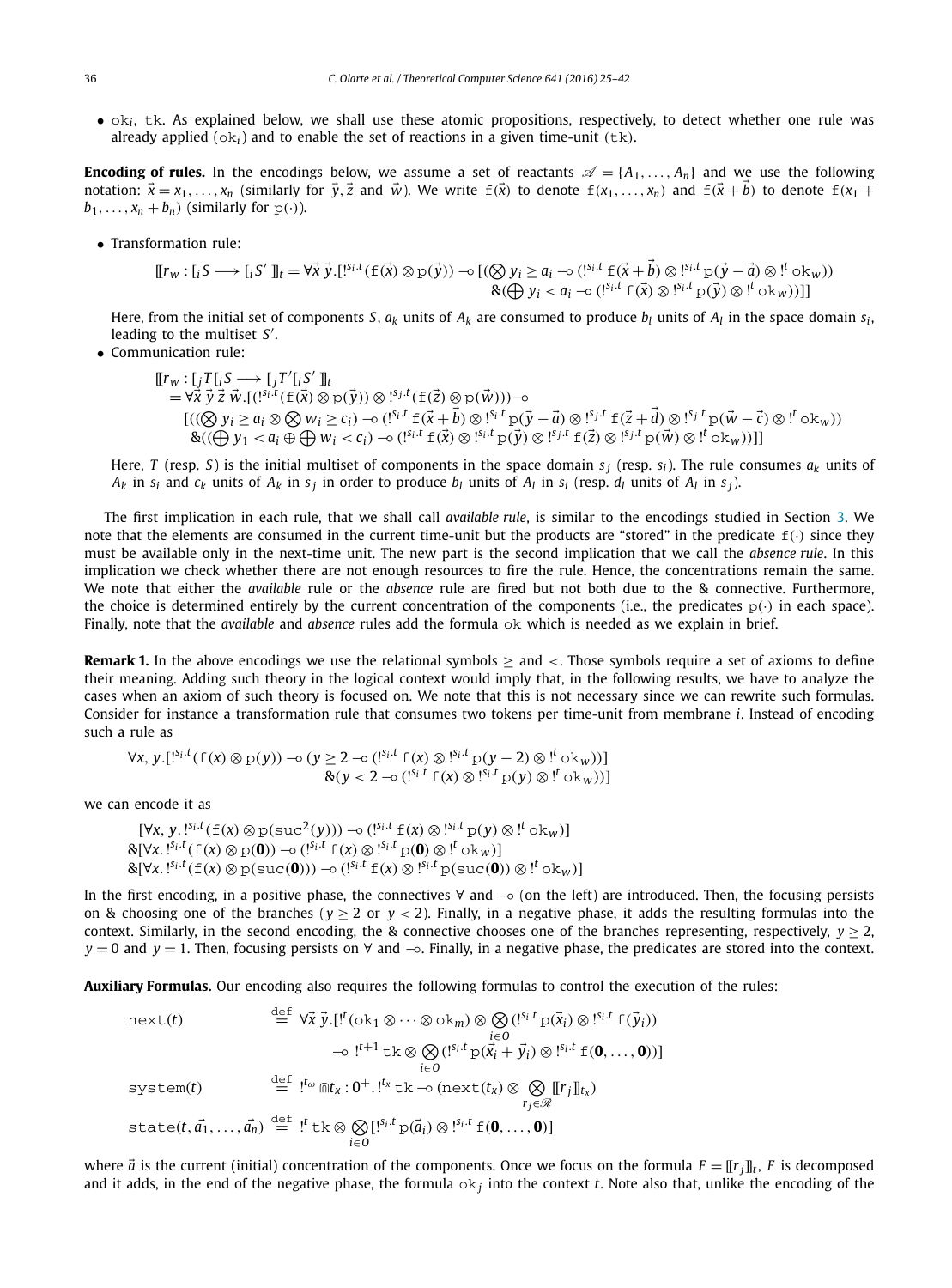<span id="page-12-0"></span>previous section, here the encoding of each rule is glued with the ⊗ connective (while in the previous section we used &). This allows us to fire, at most once, all the rules during the current time-unit. Once all the rules are fired (either modifying the state or not) the formula next can be focused on to propagate the changes to the next time-unit. When this happens, we can say that the time-unit *t* ends and we start the computations of the time-unit  $t + 1$ .

In the encoding presented here, we cannot prove that one flip of the polarity in the proof corresponds exactly to a macro step ( $\implies$ ) of the P system. The reason is simple: when a rule is fired (i.e., a micro step is performed), we have a flip in the polarity of the proof. Hence, applying the *k* rules of the system at the time-unit *t* requires flipping  $k + 2$  times the polarity of the proof. The "+2" is due to the extra phases needed to consume the token  $\pm k$  and decompose the formula next as shown in the proof of the following theorem.

**Theorem 2** (Adequacy). Let  $s_1$  and  $s_2$  be states,  $\|\mathfrak{s}\|_t =$  state(t,  $\vec{a}_1, \ldots, \vec{a}_n$ ) and  $t \ge 0$ . Then,  $s_1 \implies s_2$  iff the sequent  $system(t), \llbracket s_1 \rrbracket_t \longrightarrow \llbracket s_2 \rrbracket_{t+1}$  *is provable.* 

**Proof.** Consider the sequent

 $[\cdot : \cdot]$ , system $(t)$ ,  $[\![s_1]\!]_t \longrightarrow [\![s_2]\!]_{t+1}$ 

We shall show that a proof of such sequent corresponds to the operational step  $\mathfrak{s}_1 \longrightarrow \mathfrak{s}_2$ . We start with a negative phase by decomposing the ! *<sup>s</sup>* and ⊗ connectives on the left:

$$
\frac{[t_{\omega} \mapsto F; t \mapsto \text{tk}; \{s_i \mapsto \{p(\vec{a}_i), f(\mathbf{0}, \dots, \mathbf{0})\}\}_i : \cdot] \longrightarrow [f \circ \mathbf{z}]_{t+1}}{[\cdot : \cdot], \text{system}(t), [f \circ \mathbf{z}]_{t+1}} \otimes_L, \cdot_L^s
$$

where  $F = \Cap t_x : 1^+$ .!<sup>tx</sup> <code>tk</code>  $\multimap$   $(\operatorname{next}(t_x) \otimes \bigotimes \llbracket r_j \rrbracket_{t_x}$ . We note that the negative phase ends here and, for each space *i*, the *rj*∈R

context  $s_i$  stores the corresponding concentration of the components  $(\vec{a}_i)$ . To move up in the derivation, the only choice we have on the left is to focus on the formula stored in the context  $t_\omega$  (i.e., *F*) and we observe the following:

$$
\frac{\Psi}{[t \mapsto \text{tk} : \cdot] \mapsto \text{tk}} \quad D_R, I_R \quad \xrightarrow{\text{Text}(t), \|\Gamma\|_{t}, \dots, \|\Gamma\|_{t}\|\longrightarrow \|\mathfrak{s}_{2}\|_{t+2}} \quad R_L, \otimes_L, St_L
$$
\n
$$
\xrightarrow{\text{Text}(t) \otimes \bigotimes_{j \in \mathcal{R}} \|r_j\|_{t}} \qquad \qquad \text{Text}(t) \otimes \bigotimes_{r_j \in \mathcal{R}} \|r_j\|_{t}
$$
\n
$$
\xrightarrow{\text{Text}(t) \otimes \bigotimes_{r_j \in \mathcal{R}} \|r_j\|_{t}} \qquad \qquad \text{Let } \Gamma \text{ is the set } \mathcal{M} \text{ is the set } \mathcal{M} \text{ is the set } \mathcal{M} \text{ is the set } \mathcal{M} \text{ is the set } \mathcal{M} \text{ is the set } \mathcal{M} \text{ is the set } \mathcal{M} \text{ is the set } \mathcal{M} \text{ is the set } \mathcal{M} \text{ is the set } \mathcal{M} \text{ is the set } \mathcal{M} \text{ is the set } \mathcal{M} \text{ is the set } \mathcal{M} \text{ is the set } \mathcal{M} \text{ is the set } \mathcal{M} \text{ is the set } \mathcal{M} \text{ is the set } \mathcal{M} \text{ is the set } \mathcal{M} \text{ is the set } \mathcal{M} \text{ is the set } \mathcal{M} \text{ is the set } \mathcal{M} \text{ is the set } \mathcal{M} \text{ is the set } \mathcal{M} \text{ is the set } \mathcal{M} \text{ is the set } \mathcal{M} \text{ is the set } \mathcal{M} \text{ is the set } \mathcal{M} \text{ is the set } \mathcal{M} \text{ is the set } \mathcal{M} \text{ is the set } \mathcal{M} \text{ is the set } \mathcal{M} \text{ is the set } \mathcal{M} \text{ is the set } \mathcal{M} \text{ is the set } \mathcal{M} \text{ is the set } \mathcal{M} \text{ is the set } \mathcal{M} \text{ is the set } \mathcal{M} \text{ is the set } \mathcal{M} \text{ is the set } \mathcal{M} \text{ is the set } \mathcal{M} \text{ is the set
$$

where  $t$ k is proved (in the subexponential  $t$ ) and the formula  $\text{next}(t)$  and the encoding of the reactions are stored in the context.

In  $\Psi$ , we can continue by focusing again on the formula *F* (stored in  $t_\omega$ ). However, in that case, we cannot finish the proof since  $\forall$ k is not in the context *t* and it cannot be produced by focusing on *F* (nor by focusing on  $next(t)$ ). Hence, the only choice is to focus on one of the formulas of the shape [[*rj*]]*t*. Such action will be similar to the derivations of consume and produce in the proof of [Theorem 1.](#page-6-0) We also note that we can only focus on  $next(t)$  when all the formulas of the shape  $[[r_j]]_{t_x}$  were used, thus adding the tokens  $\circ k_i$  into the context.

Hence, due to the focusing discipline, we can guarantee that: the set of reactions are copied to the location *t* only if the predicate  $t_k$  is in that location; then, the set of reactions are executed (each one in a change of the polarity of the proof); when all the reactions are executed, one can focus on the formula  $next(t)$  to allocate the resources (and the formula  $tk$ ) in the next time-unit. That is, after  $k + 2$  flips of the polarity we observe a macro step where the logical context encodes the state  $s_2$ .  $\Box$ 

Besides reachability properties as those stated in the previous section, we can also check the *periodicity* of the system, i.e., whether the system exhibits the behavior  $s_1 \longrightarrow s_{x_1} \longrightarrow s_{x_1} \longrightarrow \cdots \longrightarrow s_{x_n} \longrightarrow s_1$  where  $s_{x_i}$  is different from  $s_1$ . This means that, after *n* time-units, there is a cycle in the system going back to the state  $s_1$ . This property holds iff the sequent system(0),  $[\![s_1]\!]_0 \longrightarrow [\![s_1]\!]_{n+1}$  is provable. More generally, we can find such periodicity by using existential quantification on subexponentials, i.e., by looking at the final instantiation of the subexponential variable *l* in the proof of the sequent system $(0)$ ,  $[\mathfrak{s}_1]_0 \longrightarrow \mathfrak{W}: 1^+$ .  $[\mathfrak{s}_1]_l$ .

### *4.1. Maximal and minimal parallelism semantics*

In this section we show how the encodings studied in the previous section can be adapted in order to deal with other notions of parallelism in P systems. It turns out that we only need to control the way the token ok is added into the context.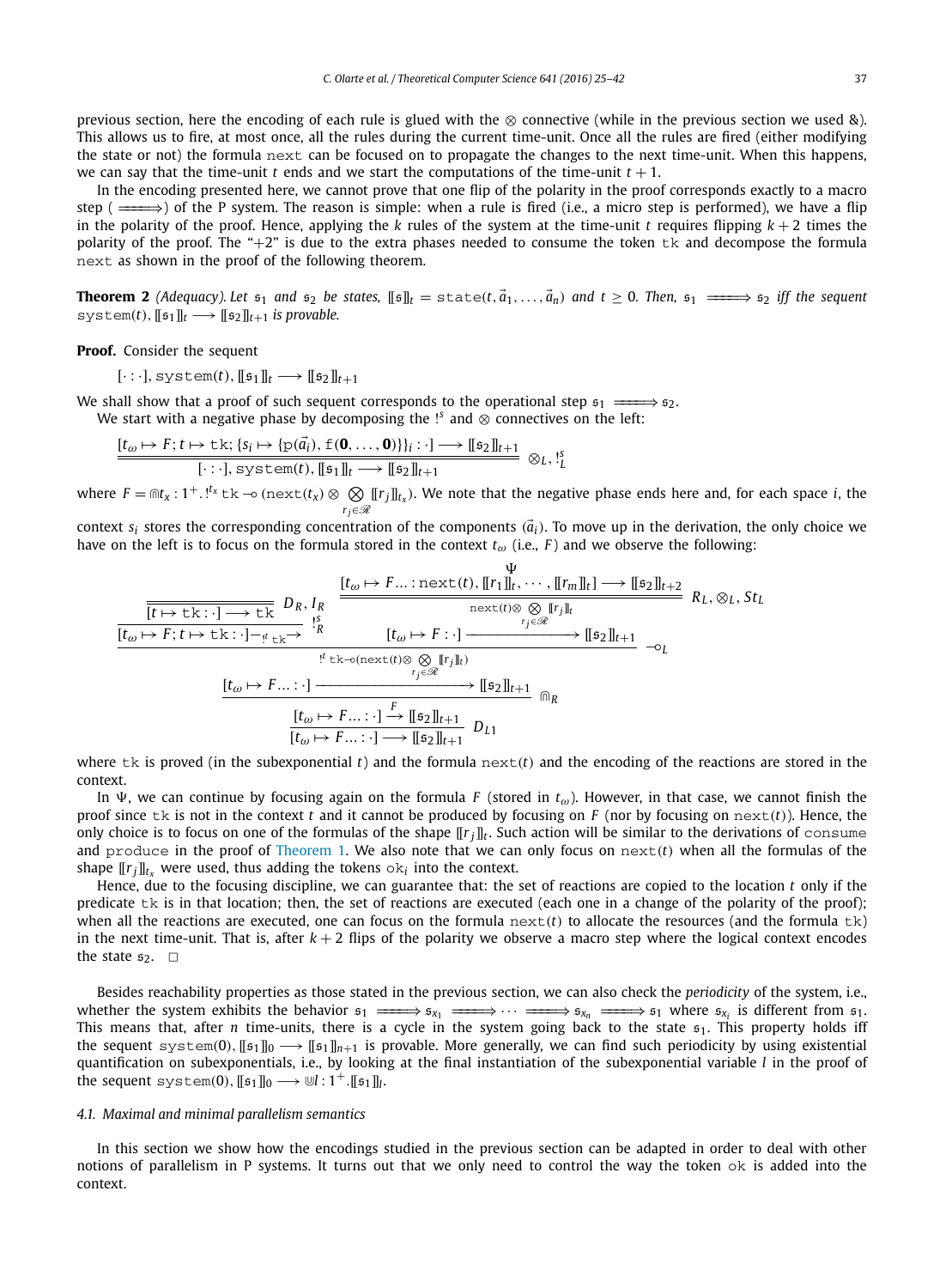<span id="page-13-0"></span>In the following, we consider a predicate rule*(i)* that is added into the context when the rule *i* can be executed. The transformation rule  $[iS \rightarrow [iS']$  is encoded as

[[[*<sup>i</sup> <sup>S</sup>* −→ [*<sup>i</sup> <sup>S</sup>* ]]*<sup>t</sup>* = ! *<sup>t</sup>* rule*(w)* −◦ [ ∀ *x y.*[*(*! *si .t (*f*( x)* ⊗ p*( y)))* −◦ [*( yi* ≥ *ai* −◦ *(*! *si .<sup>t</sup>* f*( x* + *b)* ⊗ !*si .<sup>t</sup>* p*( y* − *a)* ⊗ !*<sup>t</sup>* ok*<sup>w</sup> ))* &*( yi* ≥ *ai* −◦ *(*! *si .<sup>t</sup>* f*( x* + *b)* ⊗ !*si .<sup>t</sup>* p*( y* − *a)* ⊗ !*<sup>t</sup>* rule*(w)))* &*( yi < ai* −◦ *(*! *si.<sup>t</sup>* f*( x)* ⊗ !*si .<sup>t</sup>* p*( y)* ⊗ !*<sup>t</sup>* ok*<sup>w</sup> ))*]]

If there are enough resources (lines 2 and 3 above), one can decide to either add  $\circ k_w$  or  $\text{rule}(w)$  to the context after updating the state of the system. In the first case, the rule is applied only once in the current time-unit. In the second case, there is a chance of applying it again. The formula in the last line, as in the previous encodings, is chosen when the rule cannot be applied in the current state. The encoding of communication rules can be adapted similarly.

Since rules can be applied several times during the same time-unit, we need to adapt also the definition of system as follows:

$$
\begin{aligned} \text{system}(t) & \stackrel{\text{def}}{=} & \; \mathsf{I}^{t_{\omega}} \cap t_x : 0^+ \cdot \mathsf{I}^{t_x} \text{tk} \sim (\text{next}(t_x) \otimes \bigotimes_{r_i \in \mathcal{R}} \mathsf{I}^{t_x} \text{rule}(r_i)) \\ &\otimes \mathsf{I}^{t_{\omega}} \cap t_x : 0^+ \cdot \llbracket r_j \rrbracket_{t_x} \end{aligned}
$$

Note that the formula system stores the encoding of the rules in the unbounded subexponential *tω*. Moreover, when tk can be deduced in time-unit  $t_x$ , the formula next $(t_x)$ , as well as the formulas  $r \mu e(r_i)$ , are added into the context.

The above encoding allows us to use the same rule zero or several times and such choice is non-deterministic (due to the & connective). Hence, similarly to [Theorem 2,](#page-12-0) we can show that in each focused step, we observe the execution of one of the rules in a given time-unit (micro steps). However, we cannot bound the number of flipping of polarities needed to move to the next time-unit (macro step).

The maximal parallelism semantics (where all the rules must be exhaustively applied in all the possible objects of the system) can be characterized in SELL<sup> $\text{m}$ </sup> by encoding the rules of the system as follows:

$$
\begin{array}{l} \n \text{!} \quad \text{ } \forall \vec{x} \ \vec{y}.[(\mathbf{1}^{s_i.t}(\mathbf{f}(\vec{x}) \otimes \mathbf{p}(\vec{y}))) \multimap [(\bigotimes y_i \geq a_i \multimap (\mathbf{1}^{s_i.t} \ \mathbf{f}(\vec{x}+\vec{b}) \otimes \mathbf{1}^{s_i.t} \mathbf{p}(\vec{y}-\vec{a}) \otimes \mathbf{1}^t \mathbf{r} \mathbf{u} \mathbf{1} \mathbf{e}(w))) \\ \n \quad \text{ } \& (\bigoplus y_i < a_i \multimap (\mathbf{1}^{s_i.t} \ \mathbf{f}(\vec{x}) \otimes \mathbf{1}^{s_i.t} \mathbf{p}(\vec{y}) \otimes \mathbf{1}^t \mathbf{o} \mathbf{k}_w))]] \n \end{array}
$$

In this case, the token  $\alpha_{w}$  is added only when there are not enough resources to apply the rule again.

Finally, if we were to consider sequential P systems, where only one rule is used in each step of a computation [\[23\],](#page-17-0) the resulting encoding would be closer to the one in Section [3.](#page-4-0) More precisely, the encodings of the rules must be glued with the connective & in order to choose one of the available rules. Moreover, the predicate ok and the formula next would not be necessary to control the change of the time-unit. In this case, one flip of the polarity of the proof corresponds exactly to one step in the computation.

### **5. Logical frameworks and the verification problem**

In the previous sections we have shown that SELL is able to specify and verify biochemical systems where temporal and spatial modalities can be combined. Besides the applications shown in Sections  $3$  and  $4$ , it is important to further discuss the practical and theoretical implications of our results.

The main goal of this paper is to use theorem proving techniques for the verification of biochemical systems. For that, we followed two design principles: (1) the foundations must be settled on a logical framework with good proof theoretical properties. Moreover, the (meta) theory of the framework should help us drawing new conclusions of the studied systems; (2) the language of properties must be expressive enough to declaratively specify properties constrained by temporal and spatial modalities. Additionally, proofs in the logical framework must accurately characterize (operational) steps in the system. Let us elaborate on how we achieved (1) and (2) and compare our developments with other proposals in the literature.

# *5.1. Cut elimination and focusing*

Linear logic [\[6\]](#page-16-0) is a very expressive and elegant logical framework. The distinction between multiplicative and additive connectives offers a very precise control on the resources (formulas) during a proof. Such control is even more expressive in the case of SELL [\[7\]](#page-16-0) where one can split the logical context into different parts, each representing a given modality (e.g., spatial locations or time-units). Our encodings rely extensively on such strict use of resources, and specially, on the promotion rule ( $\binom{5}{R}$ ) that limits the use of resources to the ones related to the goal we are proving.

Linear logic and SELL have good proof theoretical properties: the cut rule below is admissible  $[6]$  (cut elimination) and it admits a sound and complete focused [\[13\]](#page-16-0) proof system.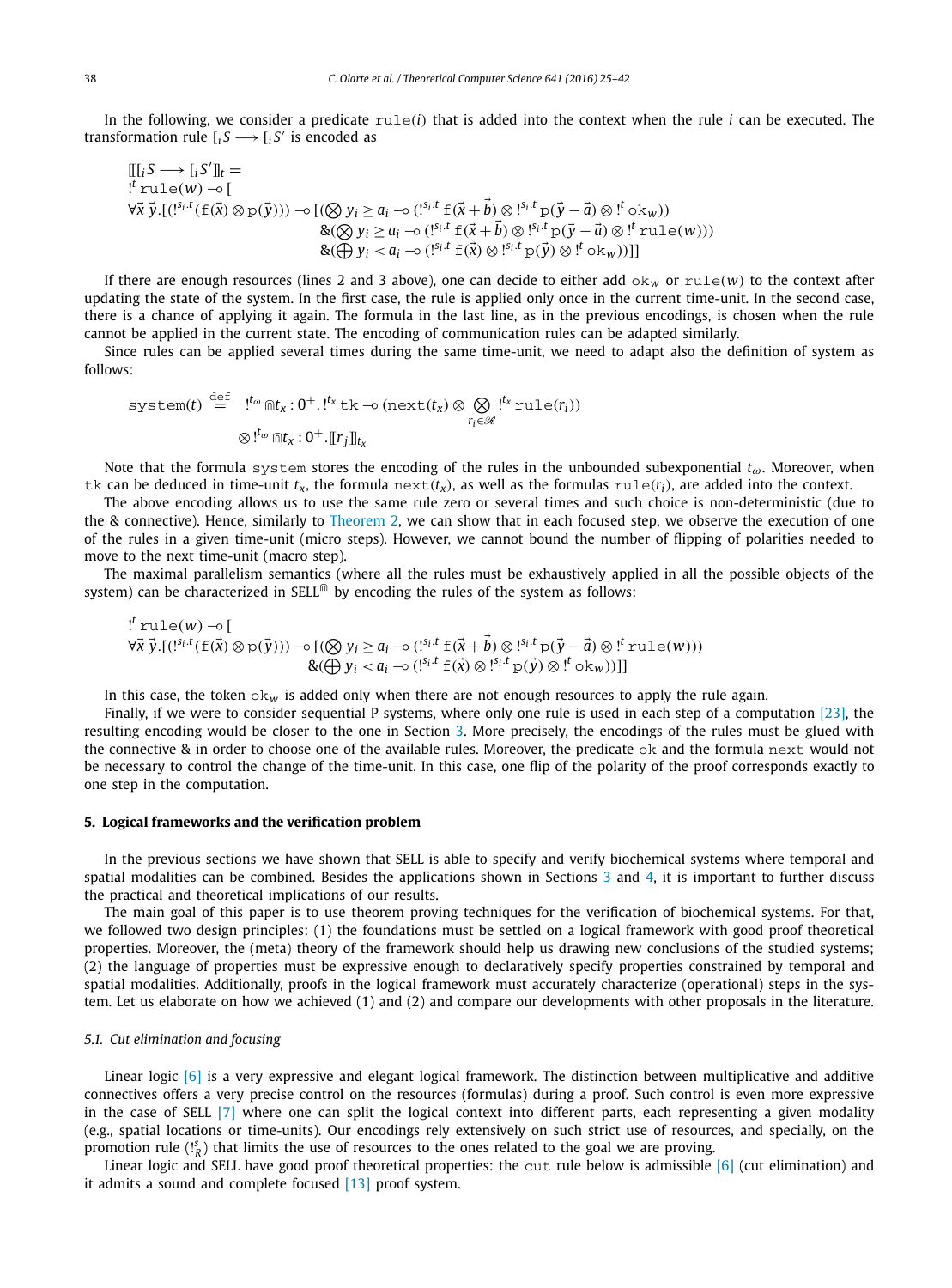The cut rule in linear logic is as follows:

$$
\frac{\Gamma \longrightarrow G \quad \Delta, G \longrightarrow F}{\Gamma, \Delta \longrightarrow F} \text{ cut}
$$

Intuitively, we prove the intermediate lemma *G* (using  $\Gamma$ ) and then, using *G*, we prove the desired result *F*. The cutelimination procedure shows that any proof with cut can be transformed into a (possibly larger) proof without cut. This result is fundamental in proof theory (see e.g., [\[20\]\)](#page-17-0). From it, we can show that the system is consistent (since we cannot derive falsity from the empty set of premises). Moreover, the system has the subformula property (only subformulas of the root sequent can appear in a proof).

The cut elimination procedure entails also an important result from the theoretical and practical points of view: it allows us to use intermediate lemmas to finish a proof. As a direct consequence, we have compositionality of properties: if the subsystem represented by  $\Gamma$  exhibits some behavior  $G$  and, assuming  $G$  we know that  $\Delta$  exhibits  $F$ , then the whole system exhibits *F*. We can thus build libraries of (formally proved) theorems about biochemical systems, as it already happens in Mathematics (see e.g., the list of math theorems formalized in different theorems provers at [http://www.cs.ru.nl/~freek/](http://www.cs.ru.nl/~freek/100/) [100/](http://www.cs.ru.nl/~freek/100/)).

From the computational point of view, the cut rule is difficult to handle in an automatic procedure: the computer should guess the intermediate lemma *G* to continue the proof. The automatization of part of the verification technique comes from the focused system. As we already showed, focusing allows us to reduce the non-determinism during proof search (i.e., search for a cut-free proof). Therefore, it is possible to have semi-automatic procedures where the expert can compose previously proved lemmas and the computer handles the automatic proof search procedure. Such integration of automatic techniques and user-guided proofs are already available for some frameworks in the context of biological systems [\[24\].](#page-17-0)

#### *5.2. Theory of SELL*

The meta theory of SELL brings important benefits for the verification of biochemical systems. In the following, we highlight some of these features.

As hinted above, the focused system allows us to control the shape of the proofs and reduce the non-determinism during the proof search procedure. This result was fundamental to show tight adequacy results relating proofs and steps in the specified system. Controlling the shape of the derivations opens also the possibility of using other reasoning techniques at the meta level. Take for instance the example in Section [3.2.1](#page-7-0) where we used induction to verify a reachability property. In this case, we could use induction only because focusing guaranteed the exact shape of the formulas (and the context) in a step of the derivation.

*Modeling spatial property propagation in Biological Systems.* The subexponential structure may also play an important role for verification at the meta level. Consider for instance that we have a proof of the sequent  $\Gamma\longrightarrow$ <sup>14</sup>F showing that the system represented by  $\Gamma$  exhibits certain behavior on the space domain *a*. We know that in SELL provability is preserved *downwards*, i.e., from a proof of  $\Gamma \longrightarrow !^a F$  we can also conclude  $\Gamma \longrightarrow !^b F$  for any  $b \preceq a$ . This corresponds, intuitively, to show that *F* holds in every subordinated (w.r.t.  $\leq$ ) location in the system. This precise control on the hierarchy (defined by  $\prec$ ) can be used, for instance, to specify systems where stimuli/actions are propagated into the internal spatial structure. Take for instance the process of oncosis/necrosis [\[25\],](#page-17-0) a pre-lethal pathway leading to cell death accompanied by cellular swelling, organelle swelling, blebbing, and increased membrane permeability. This process is caused by physical disruption on cellular structure and function through injury, bacterial toxins, or nutritional deprivation.

The use of subexponentials allows us to divide the logical context in order to neatly distinguish different subsystems. We can thus derive *local* information from each subsystem. In order to draw more general conclusions of the whole system, we can combine local properties using the rule cut. From the point of view of automatic procedures, the promotion rule has also an important consequence in practice: non-related subexponentials must be dropped (weakened) from the context. This allows us to "simplify" the context of a proof by (safely) discarding some part of it that cannot "interact" with the formula we are proving.

Another interesting meta-theoretic result that is entailed from our approach is that, whenever we prove an existential property from a set of (encoded) rules, the property is satisfied also for larger systems (due to weakening and the use of subexponentials). This indeed is quite interesting since it gives some compositionality for verification which is not possible, in general, in Model Checking.

Some other (practical and theoretical tools) in proof theory may also be useful for our verification task. For instance, in theorem provers, it is possible to greatly simplify proofs of properties with an existential quantifier on the right (or universal quantifiers on the left) by using unification (see, e.g.,  $[26]$ ). Roughly, the term to be instantiated does not need to be determined immediately but delayed until the application of the initial rule. This meta-theoretic result may simplify the proof of periodicity properties (as the one before Section [4.1\)](#page-12-0) in our framework.

### *5.3. SELL and other logics*

There exist other logics such as CTL (Computation tree logic), temporal logic [\[27\],](#page-17-0) spatial logics [\[28\],](#page-17-0) among several others, that we may have used as foundations for our framework. We preferred SELL mainly due to its proof theoretic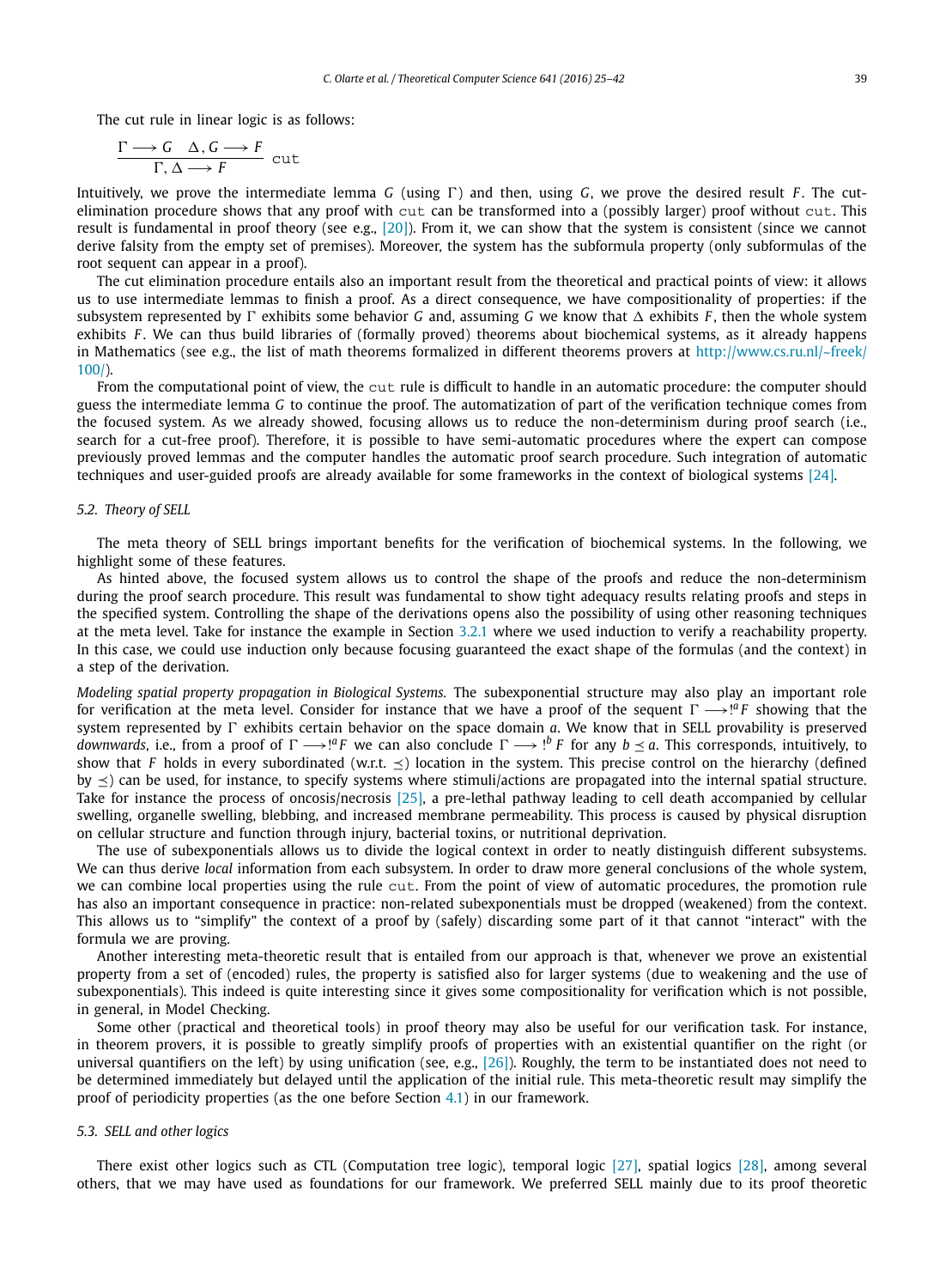<span id="page-15-0"></span>elegance, in particular, its proof system with good properties. The above mentioned logics, as far as we know, do not have cut-free nor focused proof systems. Then, devising verification procedures for those logics implies building specific structures/procedures to use model checking (see e.g., [\[29\]\)](#page-17-0). Moreover, compositionality is not guaranteed as in the case of SELL.

On the other side, the above mentioned logics aim only to specify properties of the system but not the system itself. In that sense, those logics are not a logical framework as in the case of SELL: inside SELL, we can specify, verify and also compare the behavior of different systems inside the same logical framework. We believe that this is an interesting feature of our approach since properties (goals in the logic) can be expressed using the same language, and reachability corresponds directly to logical entailment. The language of properties is quite rich and it includes spatial and temporal modalities (the main feature of our framework). For instance, we can express spatial and temporal patterns like "once reaction *r* happens, reaction *r* can be fired in the space domain *a*". Some other properties, e.g., oscillations, can be naturally expressed as shown in Section [3.2.3.](#page-9-0)

The representation of the system inside SELL, as shown by [Theorems 1](#page-6-0) and [Theorem 2](#page-12-0) (adequacy) is not ad-hoc. We showed that the maximal level of adequacy can be achieved and then, a derivation in the logic corresponds exactly to a possible trajectory/configuration of the system. By looking at such logical representation of the system, we have been able to characterize, in a modular way, different concurrent semantics for P systems. We note that, in other frameworks, usually different structures/procedures are needed to deal with different semantics [\[30\].](#page-17-0)

# *5.4. Model checking, theorem proving and concurrency theory*

In the literature, there are several tools and techniques for the verification of biochemical systems (see also the related work section below). In particular, there exists an extensive work on using model checkers for the verification of P systems. In the following, we highlight some of the differences between Model Checking [\[31\]](#page-17-0) (MC) techniques and our Theorem Proving approach (TP).

We first note that TP and MC are complementary (and rather different) techniques. MC is an automatic technique that usually requires a finite state model of the system. TP is a semi-automatic technique where some proofs need to be "assisted" by the user.

P systems, in general, may generate an infinite number of states. In fact, reachability is undecidable [\[30\]](#page-17-0) since simple fragments of P systems are Turing complete. Then, only an abstraction of the systems can be verified by MC techniques. TP can deal with infinite state systems. This, of course, comes with a price: the technique cannot be fully mechanizable and an expert is needed to find the right invariants, e.g., in proofs by induction or using  $cut$ .

MC is a useful companion for a theorem prover. A good strategy for understanding the behavior of a system is to use a model checker to verify a (finite/abstract) representation of the system. Once the property is verified on that abstraction of the system, we may attempt to formally prove the property in the whole system. Then, TP offers the possibility to combine already proved results to conclude more facts.

MC explicitly requires a (symbolic) representation of the transition system. The need for symbolic/abstract representations of the system comes from the inherent state-explosion problem of this technique. In TP, we encode the system and the desired property as a SELL formula. Hence, proving a property requires the application of logical rules and it is not required to explicitly build the transition system.

It is worth noticing that the proof theory of SELL was also useful to understand different concurrent behaviors in P Systems. As shown in Section [4.1,](#page-12-0) our encodings can modularly capture different degrees of parallelism in P systems in the same logical framework. In MC techniques (see, e.g.,  $[30]$ ), the structures/procedures must be adjusted in order to verify P systems with different parallel semantics.

We believe that the connections between logic (proof theory), concurrency theory and biochemical system may have much to offer. To be more precise, we have shown in [\[9\]](#page-16-0) that Concurrent Constraint (CCP) languages have a strong connec-tion with SELL and then, such languages can be seen as a runnable specification of (fragments of) SELL. In [\[32,33\]](#page-17-0) we have shown that CCP can indeed be used as a declarative language to implement simulation tools for biochemical systems. Such tools can be improved by the recent findings in [\[34\],](#page-17-0) where optimizations for CCP were derived from the proof theory of linear logic. Similarly, we hope that the results in this paper and the body of knowledge in proof theory will allow us to build more automatic (and efficient) theorem provers to verify biochemical systems.

#### **6. Concluding remarks**

We presented a formal method to specify and verify computational biological systems grounded on proof theory. We have dealt with the problem of representing both spatial and time-dependent information. Our proposal relies on linear logic [\[6\]](#page-16-0) with subexponentials (SELL<sup> $\widehat{m}$ </sup>) [\[7–9\].](#page-16-0) We have shown examples of properties of biochemical systems that can be proven in our framework. Moreover, we have proved that our logical characterization has a strong level of adequacy: derivations in the logical system follow exactly the rules (reactions) of the modeled system. We have then shown that our framework is general enough to give a logical characterization to P Systems. In other terms, the embeddings presented show that SELL<sup>®</sup> is expressive enough to give a logical interpretation to such systems, thus opening the possibility to use all the meta theory of linear logic to reason about the behavior of biochemical systems that exhibit temporal and spatial modalities. The next step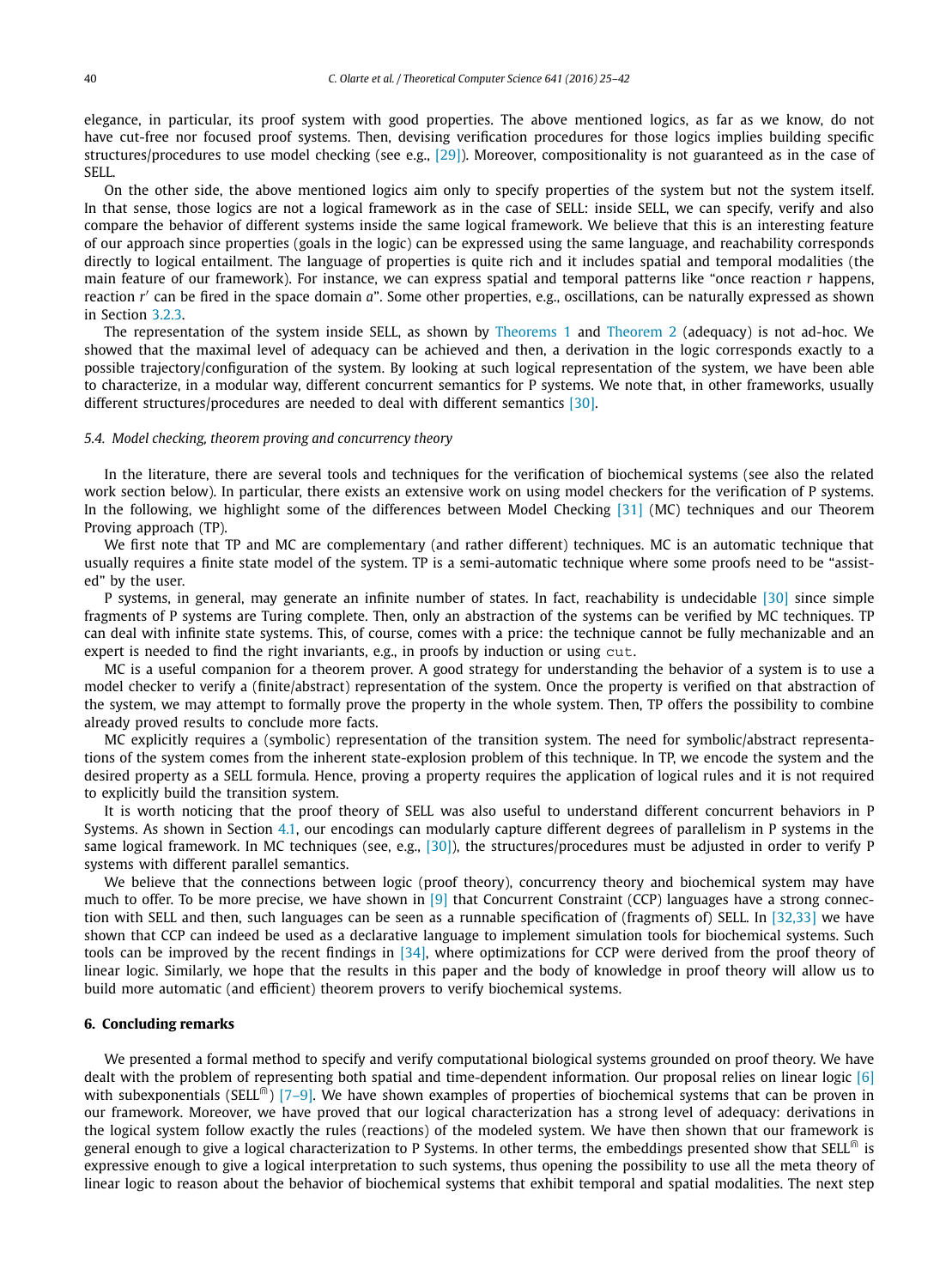<span id="page-16-0"></span>will be implementing our framework in a functional logic language (e.g., lambda Prolog) and to use an assisted theorem prover (e.g., Coq) to have a semi-automatic process of verification (see e.g., [\[24\]\)](#page-17-0). Providing skeletons/templates to ease the specification of properties may be also useful.

**Related work.** Many works in the literature (see e.g., [14–17,8]) have shown that linear logic is general enough to give a proof-theoretic account of many concurrent systems and formalisms. In all these works, computation amounts to proofs, thus bringing new tools and frameworks to study those systems. In the context of biochemical systems, a work closely related to ours is  $[24]$  where the authors show that temporal properties of biochemical systems can be expressed in HyLL (hybrid linear logic). In HyLL, a partial order structure on *words* is defined to model *locations* where the formulas hold. This is much like the subexponential structure in SELL<sup>M</sup>. In this work, we show that time and spatial modalities can be examined in the same framework. Moreover, the focusing discipline allowed us to show stronger adequacy results.

In [\[32\],](#page-17-0) we proposed a tailored Concurrent Constraint Programming-based [\[35\]](#page-17-0) formalism for dealing with spatial modalities. However, in [\[32\]](#page-17-0) we could not deal with temporal information, and we did not study thoroughly how to specify and prove properties of our systems.

The notion of probabilities and preferences have been introduced in HyLL and SELL in [\[24\]](#page-17-0) and [\[36\]](#page-17-0) respectively. This may open the possibility to enhance our encodings to consider set of rules that can be chosen according to priorities or probabilities. In fact, we can encode P systems with priorities (as defined in [10]) straightforwardly. In this semantics, if *r*<sup>1</sup> has higher priority than  $r_2$ , then  $r_2$  can be applied only if there are not more resources to apply  $r_1$ . This would correspond to guard the encoding of  $r_2$  with a token added by the encoding of  $r_1$  in its *absence* rule.

There are also other formalisms for specifying time modalities. For instance, in Pathway Logic (PL) [4], each rule (biochemical reaction) is associated with a scalar value called affinity. Such value can be bounded by a time-dependent interpretation either by using exponential random or deterministic amortized variables. In [\[37\]](#page-17-0) a timed-*π*-calculus is used to deal with time-stamps and clocks. These are handled as other names and transmitted through channels.

For dealing with spatial information, formalisms such as Bio-Pepa [2], BioNetGen [\[38\],](#page-17-0) BioAmbients [\[39\],](#page-17-0) and Brane Calculi [\[40\]](#page-17-0) embed a tree representation of the hierarchical structure of cellular compartments. Alternatively, in Biocham [\[41\],](#page-17-0) PL [4], and Beta-Binders [\[42\],](#page-17-0) cellular compartments can be abstracted as symbolic locations by assigning *labels* to molecular compounds. In the  $\pi\omega$ -calculus [\[43\],](#page-17-0) restricted names are exploited to model compartments.

Other frameworks allow reasoning about biological properties by using different types of logics and techniques (usually the formalisms for modeling and that for proving properties are different). Properties of Biocham models [1], for instance, can be formalized within the boolean, differential and stochastic semantics by using (probabilistic) temporal logics. Bio-Pepa's models [2] can be translated into PRISM [\[44\],](#page-17-0) a probabilistic model checker. Processes in PL [4] can be analyzed by using the Maude system. Bounded Linear Temporal Logic [\[45\]](#page-17-0) and statistical model checking are used in BioNetGen to express and to verify system properties. Temporal properties for BioAmbients processes can be analyzed by using state formulas  $[46]$  or modal logics to express spatial and temporal modalities  $[47]$ . Similarly, modal logic can be used to express spatial and temporal properties over membranes and systems, which is known as Brane Logic [\[48\].](#page-17-0) In the case of Beta-Binders models, causality properties [\[42\]](#page-17-0) as well as flow control analyses [\[49\]](#page-17-0) can be performed.

# **Acknowledgements**

We thank the anonymous reviewers for their detailed comments and suggestions which helped us to improve our paper. We also thank Joëlle Despeyroux for her helpful suggestions, specially for her contributions on Section [5.](#page-13-0) The work of Olarte was funded by CNPq (Brazil).

# **References**

- [1] F. Fages, S. Soliman, Formal cell biology in Biocham, in: M. Bernardo, P. Degano, G. Zavattaro (Eds.), SFM 2008, in: LNCS, [vol. 5016,](http://refhub.elsevier.com/S0304-3975(16)30018-4/bib4661676573533038s1) Springer, 2008, [pp. 54–80.](http://refhub.elsevier.com/S0304-3975(16)30018-4/bib4661676573533038s1)
- [2] F. Ciocchetta, M.L. Guerriero, Modelling biological [compartments](http://refhub.elsevier.com/S0304-3975(16)30018-4/bib43696F636368657474613039s1) in Bio-PEPA, Electron. Notes Theor. Comput. Sci. 227 (2009) 77–95.
- [3] L. Dematté, C. Priami, A. Romanel, The BlenX language: a tutorial, in: M. Bernardo, P. Degano, G. Zavattaro (Eds.), SFM 2008, in: LNCS, [vol. 5016,](http://refhub.elsevier.com/S0304-3975(16)30018-4/bib507269616D693038s1) Springer, 2008, [pp. 313–365.](http://refhub.elsevier.com/S0304-3975(16)30018-4/bib507269616D693038s1)
- [4] A. Abate, Y. Bai, N. Sznajder, C.L. Talcott, A. Tiwari, Quantitative and probabilistic modeling in pathway logic, in: BIBE 2007, IEEE CS, 2007, [pp. 922–929.](http://refhub.elsevier.com/S0304-3975(16)30018-4/bib4162617465425354543037s1)

[5] J. Fisher, T.A. Henzinger, Executable biology, in: L.F. Perrone, B. Lawson, J. Liu, F.P. Wieland (Eds.), WSC, 2006, [pp. 1675–1682.](http://refhub.elsevier.com/S0304-3975(16)30018-4/bib44424C503A636F6E662F7773632F466973686572483036s1)

- [6] J. Girard, Linear logic, Theoret. [Comput.](http://refhub.elsevier.com/S0304-3975(16)30018-4/bib6769726172643837746373s1) Sci. 50 (1987) 1–102.
- [7] V. Danos, J. Joinet, H. Schellinx, The structure of [exponentials:](http://refhub.elsevier.com/S0304-3975(16)30018-4/bib64616E6F7339336B6763s1) uncovering the dynamics of linear logic proofs, in: G. Gottlob, A. Leitsch, D. Mundici (Eds.), KGC'93, in: LNCS, vol. 713, Springer, 1993, [pp. 159–171.](http://refhub.elsevier.com/S0304-3975(16)30018-4/bib64616E6F7339336B6763s1)
- [8] V. Nigam, C. Olarte, E. Pimentel, A general proof system for modalities in concurrent constraint [programming,](http://refhub.elsevier.com/S0304-3975(16)30018-4/bib44424C503A636F6E662F636F6E6375722F4E6967616D4F503133s1) in: P.R. D'Argenio, H.C. Melgratti (Eds.), CONCUR 2013, in: LNCS, vol. 8052, Springer, 2013, [pp. 410–424.](http://refhub.elsevier.com/S0304-3975(16)30018-4/bib44424C503A636F6E662F636F6E6375722F4E6967616D4F503133s1)
- [9] C. Olarte, E. Pimentel, V. Nigam, [Subexponential](http://refhub.elsevier.com/S0304-3975(16)30018-4/bib4F6C6172746532303135s1) concurrent constraint programming, Theoret. Comput. Sci. 606 (2015) 98–120.
- [10] G. Păun, G. Rozenberg, A guide to membrane [computing,](http://refhub.elsevier.com/S0304-3975(16)30018-4/bib44424C503A6A6F75726E616C732F7463732F5061756E523032s1) Theoret. Comput. Sci. 287 (1) (2002) 73-100.
- [11] F. Bernardini, V. Manca, Dynamical aspects of P systems, [Biosystems](http://refhub.elsevier.com/S0304-3975(16)30018-4/bib4265726E617264696E693033s1) 70 (2) (2003) 85–93.
- [12] G. Ciobanu, L. Pan, G. Păun, M.J. [Pérez-Jiménez,](http://refhub.elsevier.com/S0304-3975(16)30018-4/bib44424C503A6A6F75726E616C732F7463732F43696F62616E755050503037s1) P systems with minimal parallelism, Theoret. Comput. Sci. 378 (1) (2007) 117-130.
- [13] J.-M. Andreoli, Logic [programming](http://refhub.elsevier.com/S0304-3975(16)30018-4/bib616E6472656F6C6939326A6C63s1) with focusing proofs in linear logic, J. Logic Comput. 2 (3) (1992) 297–347.
- [14] F. Fages, P. Ruet, S. Soliman, Linear concurrent constraint [programming:](http://refhub.elsevier.com/S0304-3975(16)30018-4/bib44424C503A6A6F75726E616C732F69616E64632F466167657352533031s1) operational and phase semantics, Inform. and Comput. 165 (1) (2001) 14–41.
- [15] K. Watkins, I. Cervesato, F. Pfenning, D. Walker, A concurrent logical framework: the [propositional](http://refhub.elsevier.com/S0304-3975(16)30018-4/bib44424C503A636F6E662F74797065732F5761746B696E734350573033s1) fragment, in: S. Berardi, M. Coppo, F. Damiani (Eds.), TYPES 2003, in: LNCS, vol. 3085, Springer, 2003, [pp. 355–377.](http://refhub.elsevier.com/S0304-3975(16)30018-4/bib44424C503A636F6E662F74797065732F5761746B696E734350573033s1)